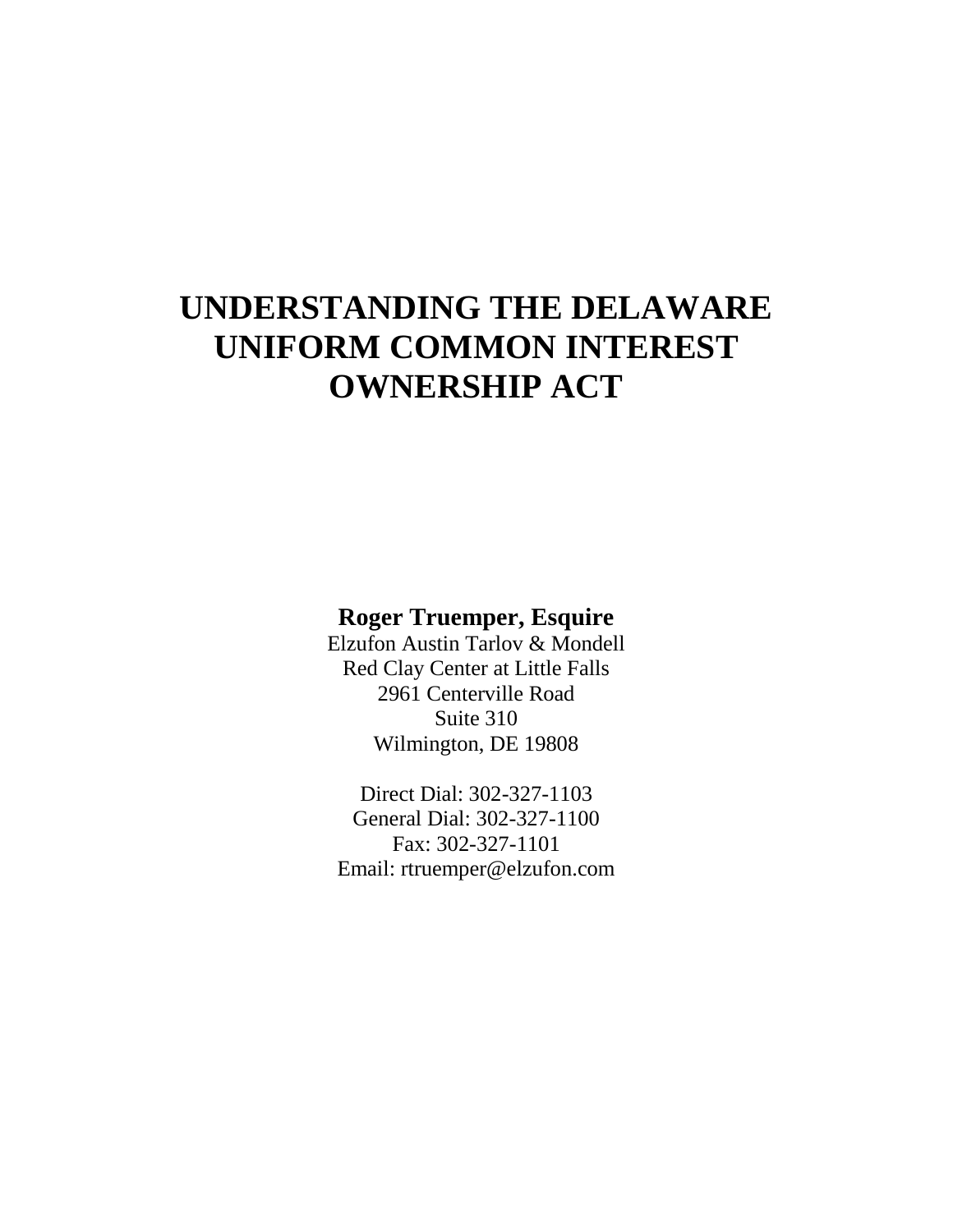# **Roger Truemper, Esquire**

Elzufon Austin Tarlov & Mondell, P.A. Red Clay Center at Little Falls 2961 Centerville Road Suite 310 Wilmington, DE 19808

> Direct Dial: 302-327-1103 General Dial: 302-327-1100 Fax: 302-327-1101 Email: rtruemper@elzufon.com

Roger L. Truemper is a Director in the law firm of Elzufon Austin Tarlov and Mondell, P.A. practicing in the areas of commercial and business transactions, residential real estate, commercial litigation, leasing, landlord-tenant, land use and land development. He received his B.S. degree from the University of Delaware and his law degree, *cum laude*, from the Widener University School of Law. Mr. Truemper is a frequent lecturer at real estate law seminars and has worked closely in advising local boards of realty and realty companies. He is a member of the Pennsylvania and Delaware State Bar Associations serving as an active member in the Real and Personal Property Law Section of both associations. He is currently serving as the Chairman of the Real and Personal Property Section of the Delaware State Bar Association.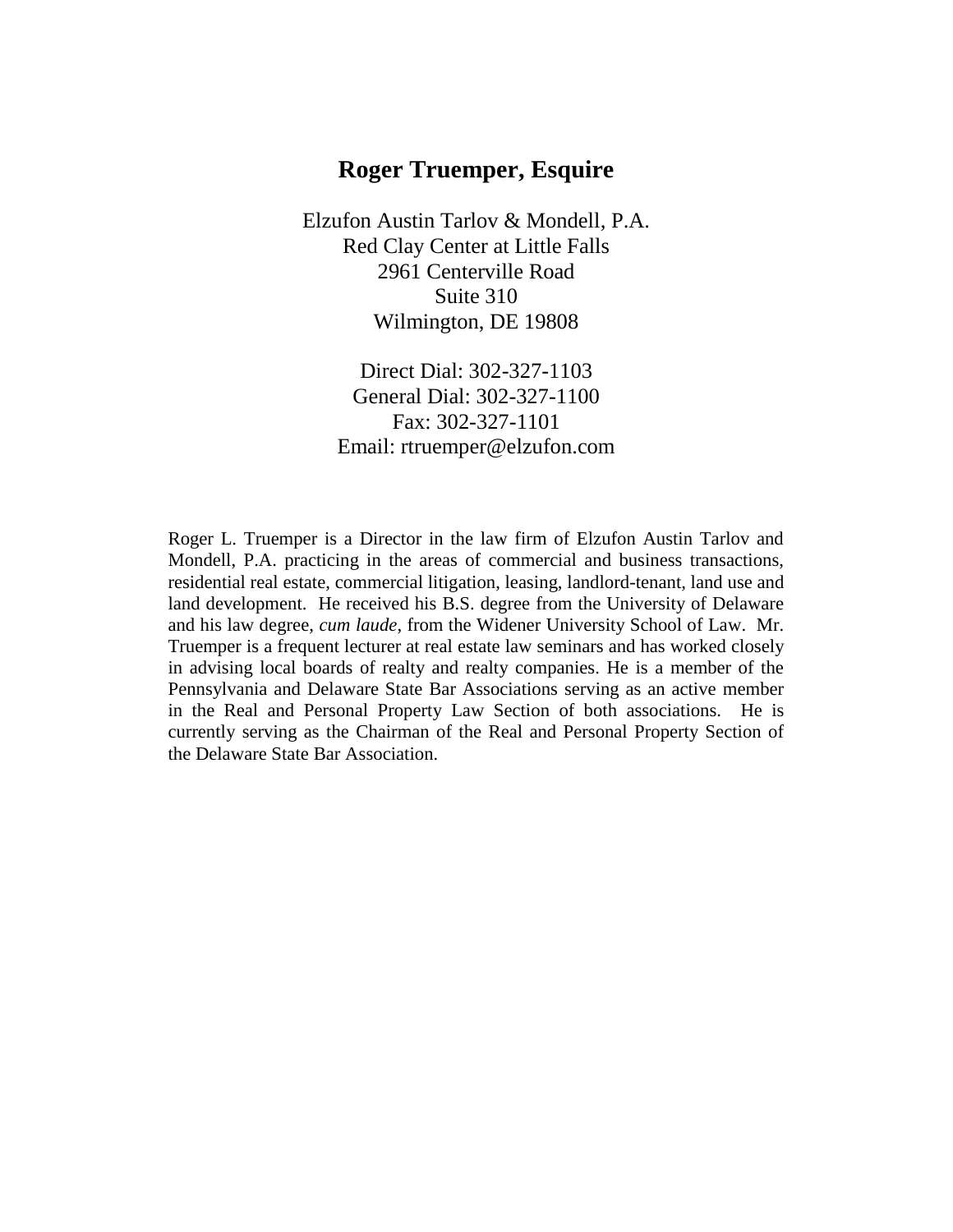# **TABLE OF CONTENTS**

|      |                                                                                 | Page |
|------|---------------------------------------------------------------------------------|------|
| L    | HISTORY OF CONDOMINIUM AND COMMON<br><b>INTEREST OWNERSHIP LAWS IN DELAWARE</b> |      |
| H.   | PROTECTION OF PURCHASERS-RESALE<br><b>OF UNITS</b>                              | 5    |
| III. | PROTECTION OF PURCHASERS-PUBLIC OFFERING<br>STATEMENT-CONSTRUCTION PROTECTIONS  | 13   |
| IV.  | DECLARANT ('DEVELOPER'') GOVERNANCE                                             | 19   |
| V.   | DECLARANT ("DEVELOPER")<br><b>DEVELOPMENT RIGHTS</b>                            | 21   |
| VI.  | <b>CREATION, AMENDMENT AND TERMINATION</b>                                      | 23   |
|      | <b>GOVERNANCE BY UNIT OWNERS</b>                                                | 25   |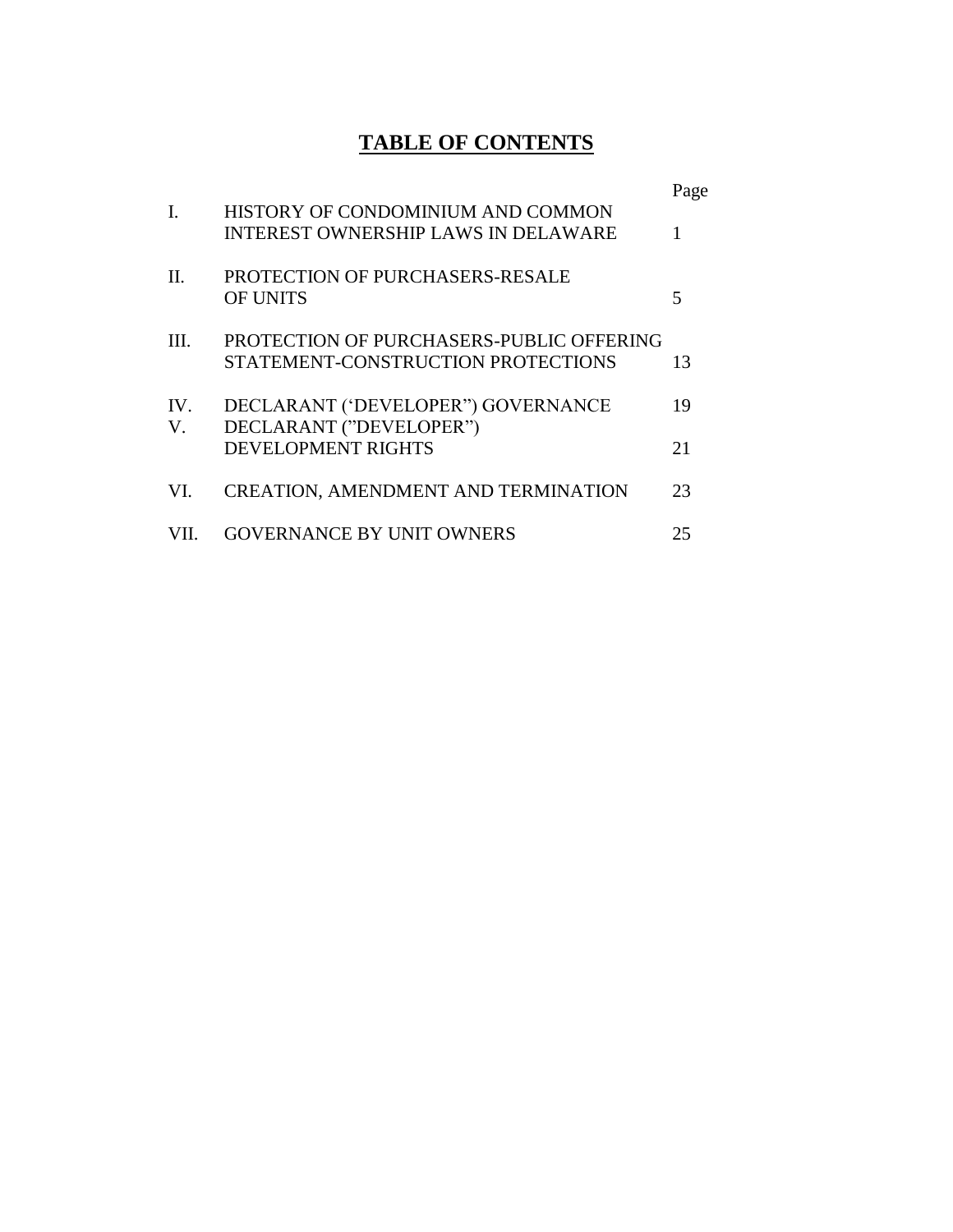By: Roger Truemper, Esq. (302) 327-1100 [rtruemper@elzufon.com](mailto:rtruemper@elzufon.com)

#### **I. HISTORY OF CONDOMINIUM AND COMMON INTEREST OWNERSHIP LAWS IN DELAWARE**

#### **A. What is a Condominium?**

In its simplest terms, the condominium form of ownership contemplates that a unit owner will own the air space within the unit and the real estate will be owned by all of the unit owners as tenants in common according to a percentage of ownership set forth in the Condominium's Declaration.

#### **B. Early History.**

The concept of condominium ownership was not recognized under common law. Common law tradition holds that real property ownership must involve land. French civil law, however, recognized condominium ownership as early as 1804 in the Napoleonic Code. Some scholars have even suggested that the Romans, as early as the  $6<sup>th</sup>$  century BC, had a form of condominium ownership. The United States was one of the last of the industrialized countries to embrace the concept of condominium ownership. Condominium laws in the United States evolved from Caribbean Islands that had a hybrid legal system based on both the common law and French civil law. These Caribbean Islands had long recognized the condominium ownership through their French heritage. It appears that the first statute creating condominiums in the United States was enacted in Puerto Rico in 1958. The Puerto Rican condominium law was perhaps principally derived from its neighboring Caribbean Islands. Additionally, in 1962 the Federal Housing Administration crafted a model condominium statute in 1962. The explosion of condominium laws through out the United States can be attributable to some extent by the 1961 National Housing Act which allowed the Federal Housing Authority to insure mortgages on condominiums which supplied an infusion of capital for the purchase of condominiums.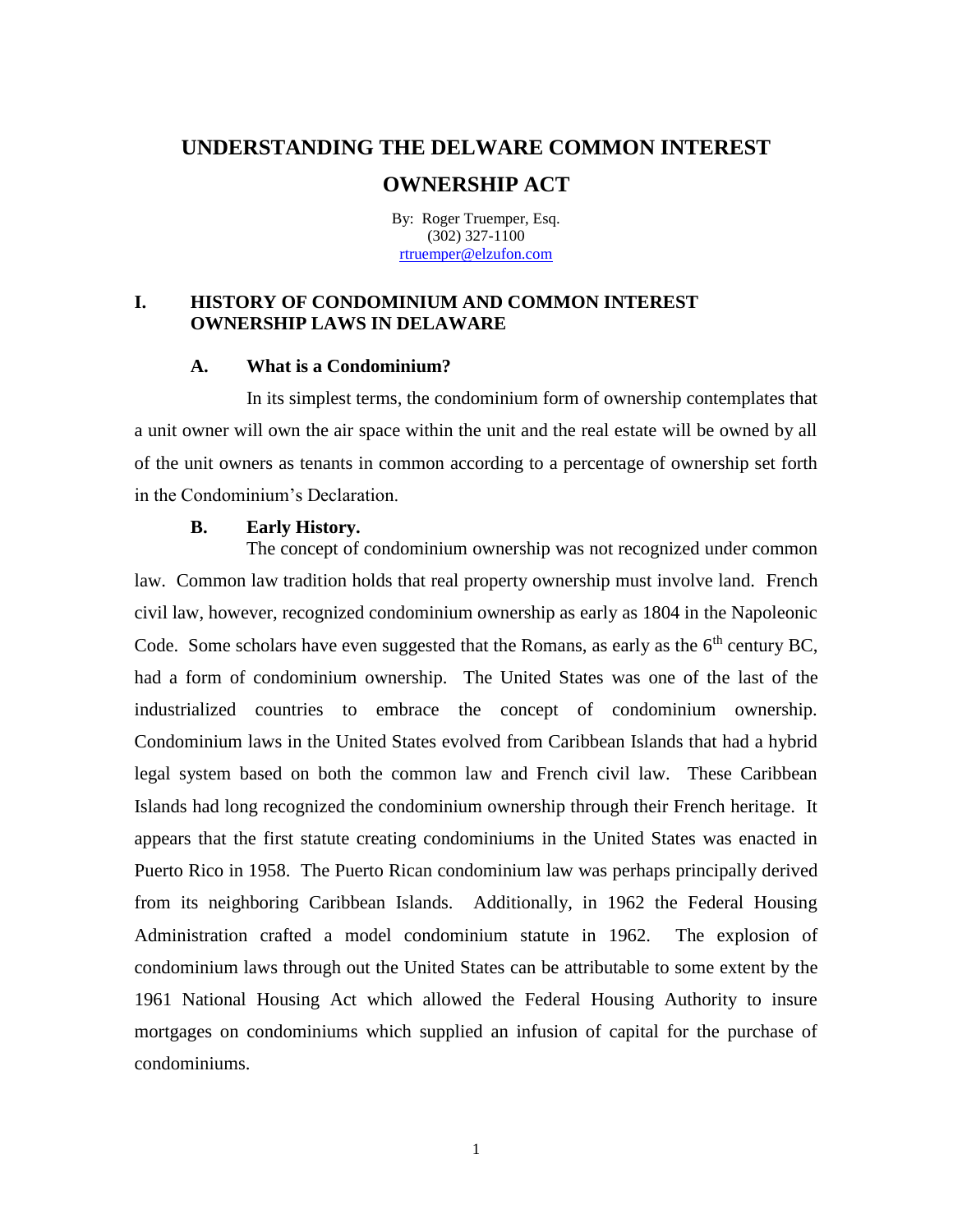#### **C. History in Delaware.**

l

Delaware's first condominium law was enacted in 1963 called the "Unit Property Act". The UPA was based in large part on the Puerto Rican act. Until recently, condominium laws in Delaware remained largely the same since the UPA was first enacted. Amid mounting complaints regarding problems with the operation and governance of condominium associations, the Uniform Condominium Act was introduced as House Bill 451 in  $1990<sup>1</sup>$  HB 451 didn't get too far, and it died when the legislative session ended.

Senator Amick introduced the Uniform Common Interest Ownership Act in 1999 as Senate Bill 142. UCIOA had been around since 1982 when the original version was first promulgated by the Uniform Law Commission. The Uniform Common Interest Ownership Act was created by the ULC to provide a model set of laws to govern condominium, cooperative and planned unit development communities in the United States. UCIOA dealt not only with condominiums but also with other common interest communities such as cooperatives and planned communities. UCIOA is a comprehensive act that governs the formation, management, and termination of a common-interest community. Variations of the act have been adopted in numerous states including Pennsylvania and New Jersey.

The version introduced by Senator Amick in 1999 incorporated the 1994 amendments promulgated by the ULC. Additionally, SB 142 also reflected revisions proposed by the DSBA Real and Personal Property Section. The draft bill went through various public hearings and was further modified based on this input. SB 142, however, died when the legislative session ended. Senator Amick again introduced UCIOA in 2001 as Senate Bill 225. Again this Bill died. In 2005, Senator Amick considered reintroducing UCIOA in the form of SB 142, but decided against it.

In response to a number of legislators requesting assistance in addressing their constituents concerns and problems regarding governance in condominiums and

<sup>&</sup>lt;sup>1</sup> The Act was a "Uniform" act based on the Uniform Act promulgated by the Uniform Law Commission. The ULC is a non-partisan group of lawyers who conceive of legislation designed to bring clarity and stability to certain critical areas of law. The uniform laws suggested by UCL are designed to make such laws consistent from state to state.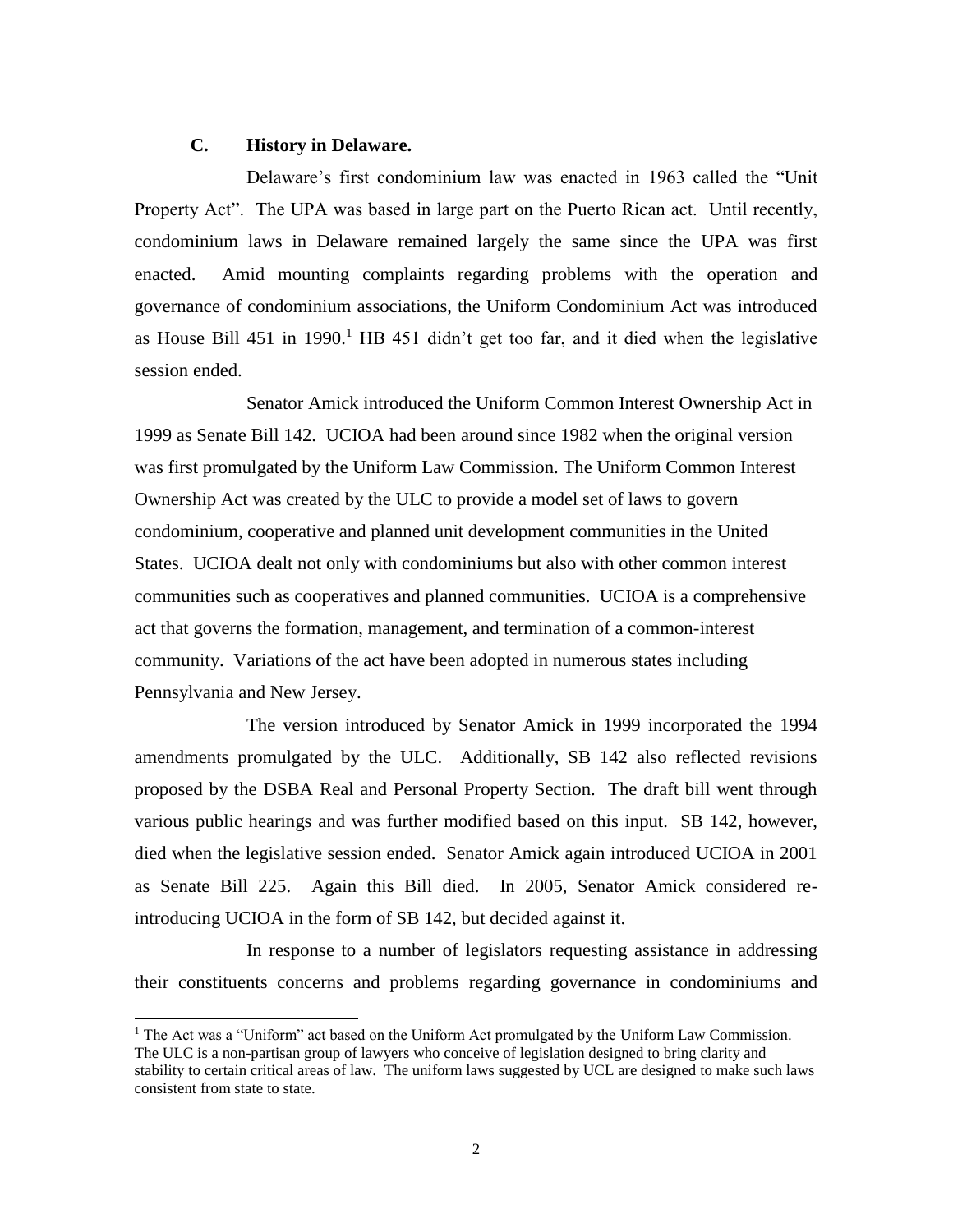maintenance associations, the DSBA Real and Personal Property Section revised UCIOA in substantially the same form that that had been introduced in the original SB 142. This was done because such Bill had a significant amount of input already from the builder, realtor and association community. The major difference, however, was the inclusion of New Castle County maintenance associations. Adding maintenance associations in this version was done at the behest of various legislators whose constituents where having the same governance issues as condominiums. The new version also incorporated revisions under consideration by the UCL that would end up in the 2008 version of UCIOA. The Delaware version of UCIOA was completed before the 2008 amendments were approved by ULC to address the timetable required by the legislators. This Bill was introduced as Senate Bill 273 in May 2008. To the surprise of the Bill's sponsors, SB 273 was passed in the early morning of July 1, 2008, without any vetting, hearings or debate. To address this unanticipated passing of SB 273, the Bill's sponsors immediately reached out to various constituencies most affected by the legislation to work on necessary and proper amendments that would be introduced in the next Session. Additionally, to minimize the effects of this new Act in the form in which it was passed, the Act was delayed in being presented to then Governor Minner for signature. The Governor finally signed the Act (which is now known as DUCIOA) on October 31, 2008, and on that date went into effect. In February 2009, the Act was amended by HB 45. Such amendments amongst other things postponed the effective date of DUCIOA to July 1, 2009.

Further substantive amendments to DUCIOA were developed during the spring of 2009 eliciting input from the builder, realtor and association communities. The resulting amendments were introduced as HB 156 (pertaining to DUCIOA) and HB 183 (pertaining to the Unit Property Act). Both amendments passed on July 1, 2009 and were signed by Governor Markell on July 2, 2009. The amendments, amongst other things, pushed the effective date of DUCIOA back to September 30, 2009.

In June of 2010, further technical amendments to DUCIOA were introduced a HB 475, and was rapidly passed and was signed by Governor Markell on July 12, 2010 (with effective date of August 12, 2010). These amendments, amongst other things, extended the number of days the resale certificate is good from 90 to 120 days.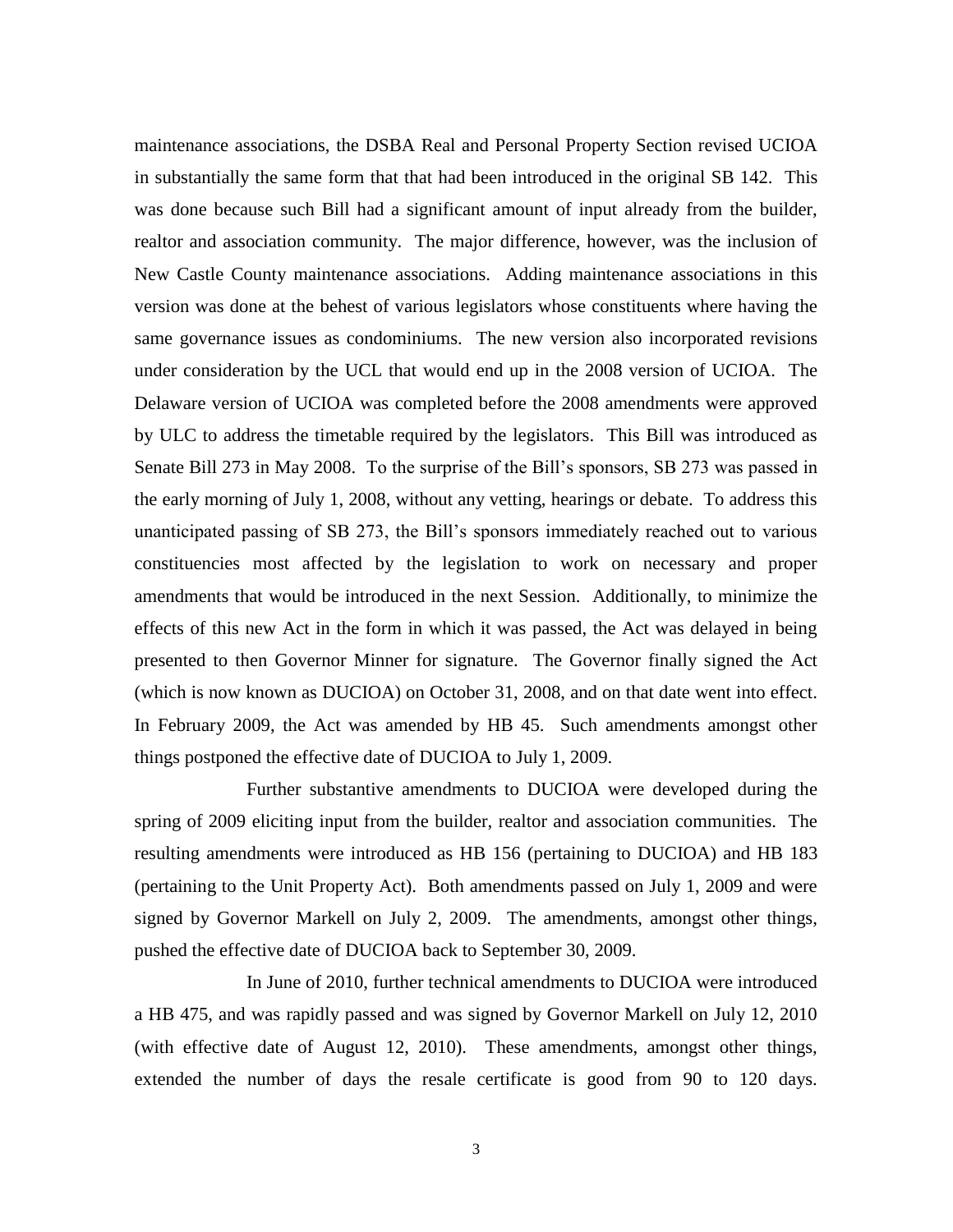Additionally, the amendments amended the Unit Property Act, by extending the number of years that pre-existing Condominiums would have to become fully funded for their Repair and Replacement Reserves.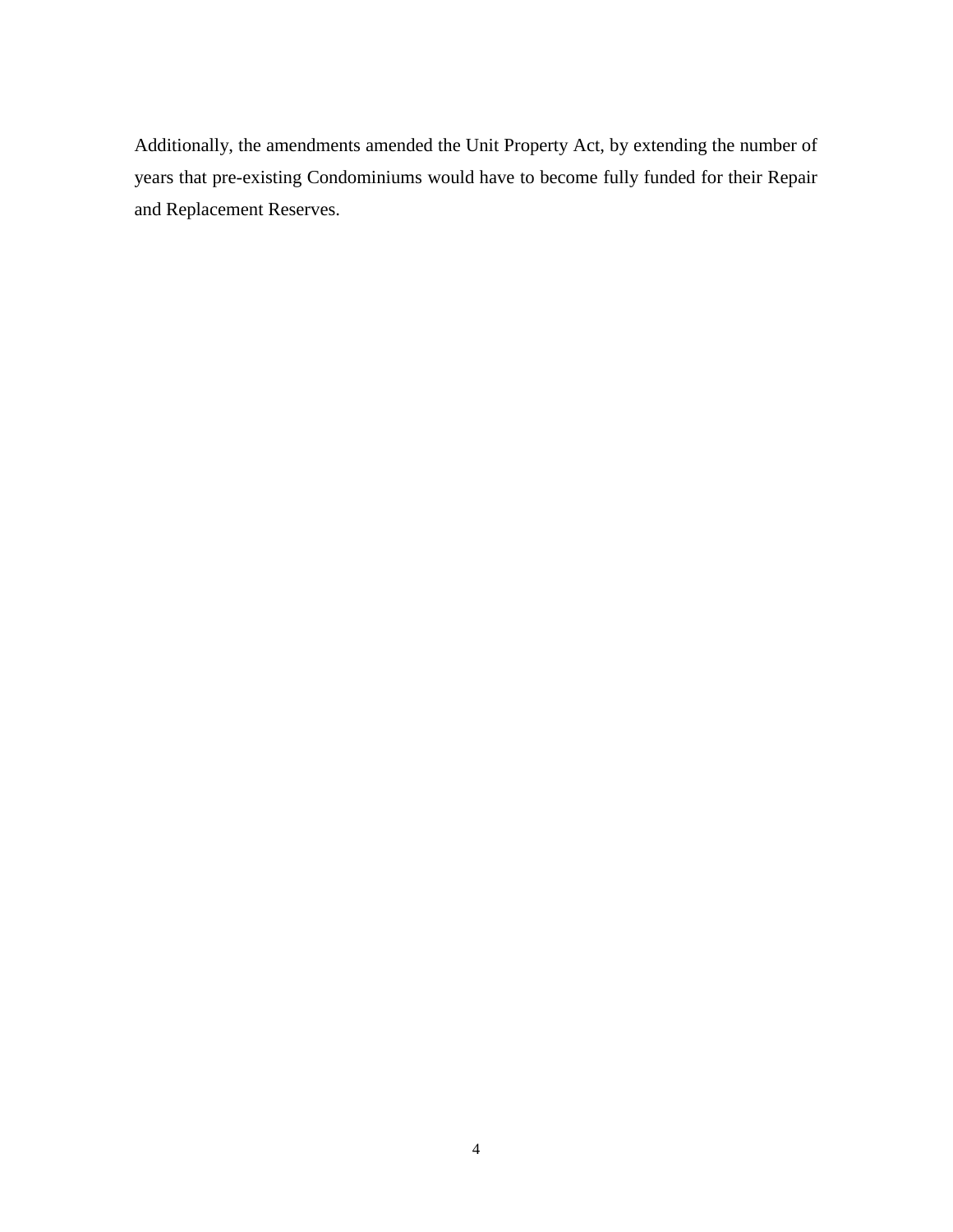By: Roger Truemper, Esq. (302) 327-1100 [rtruemper@elzufon.com](mailto:rtruemper@elzufon.com)

#### **II. PROTECTION OF PURCHASERS – RESALE OF UNITS**

#### **A. Requirement of Resale Certification.**

Section 81-409 of Delaware Uniform Common Interest Ownership Act ("DUCIOA") requires (as of **September 30, 2009**) a resale certificate to be furnished by the unit owner in a "common interest community" to a purchaser of a unit no later than the time of the signing of the contract to purchase.

#### **B. Applicability.**

In what "common interest communities" are unit owners required to provide the resale certification?

1. Common Interest Community. A "common interest community" under DUCIOA is defined as real estate described in a declaration with respect to which a person, by virtue of that person's ownership of a unit, is obligated to pay for a share of real estate taxes, insurance premiums, maintenance, or improvements of or services or other expenses related to common elements, other units or other real estate described in the declaration." 25 *Del. C.* §81-103(11).

A "common interest community" under DUCIOA includes condominiums (§81-103(12), cooperatives (§81-103(14), and planned communities (§81-103(33).

2. Nonresidential Common Interest Communities. DUCIOA and the resale certification requirements of §81-409 do not apply to nonresidential and mixed use common interest communities, unless the declaration governing the community so provides. 25 *Del. C.* §81-122.

3. Leasehold Units. Ownership of a unit under DUCIOA does not include a leasehold interest in a unit of a stated term of less than 20 years, including renewal options. 25 *Del. C.* §81-103(11).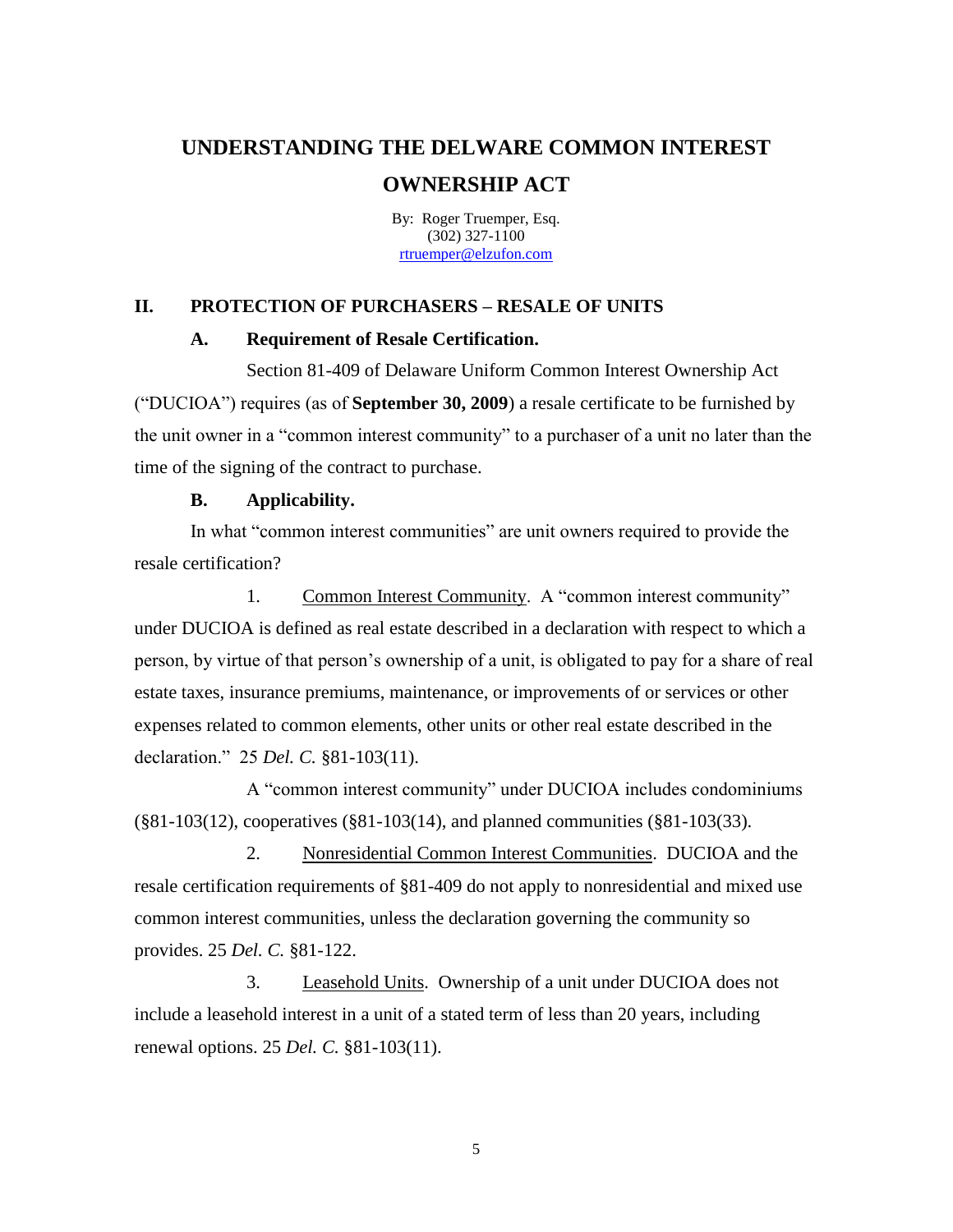4. Campground Units. DUCIOA does not apply to campgrounds subject to Chapter 28 of Title 6. 25 *Del. C.* §81-103(11).

5. New Common Interest Communities. DUCIOA and the resale certification requirements of §81-409 apply to all new common interest communities created after the effective date (September 30, 2009). 25 *Del. C.* §81-116.

a. Exception for Small Condominiums and Cooperatives. A condominium or cooperative that contains no more than 20 units is not subject to the resale certification requirements of DUCIOA (The declaration, however, may subject such community to DUCIOA requirements). **There is a further requirement that the bylaws of such communities be recorded to be exempt.** 25 *Del. C.* §81-117.

b. Exception for Small Planned Communities. A planned community that contains no more than 20 units that is not subject to development rights is not subject to the resale certification requirements of DUCIOA (The declaration, however, may subject such community to DUCIOA requirements). **There is a further requirement that the bylaws of such communities be recorded to be exempt.** 25 *Del. C.* §81-118(a).

c. Exception for Limited Expense Liability Planned

Communities. In a planned community where the declaration provides that during the period of declarant control the average annual average common expense liability of all units restricted to residential purposes may not exceed \$500 per unit, then the resale certification requirements of DUCIOA would not apply. **There is a further requirement that the bylaws of such communities be recorded to be exempt.** 25 *Del. C.* §81-118(b). The declaration, however, may subject such community to DUCIOA requirements.

6. Preexisting Common Interest Communities and Approved Common Interest Communities. The resale certification requirements of DUCIOA apply to all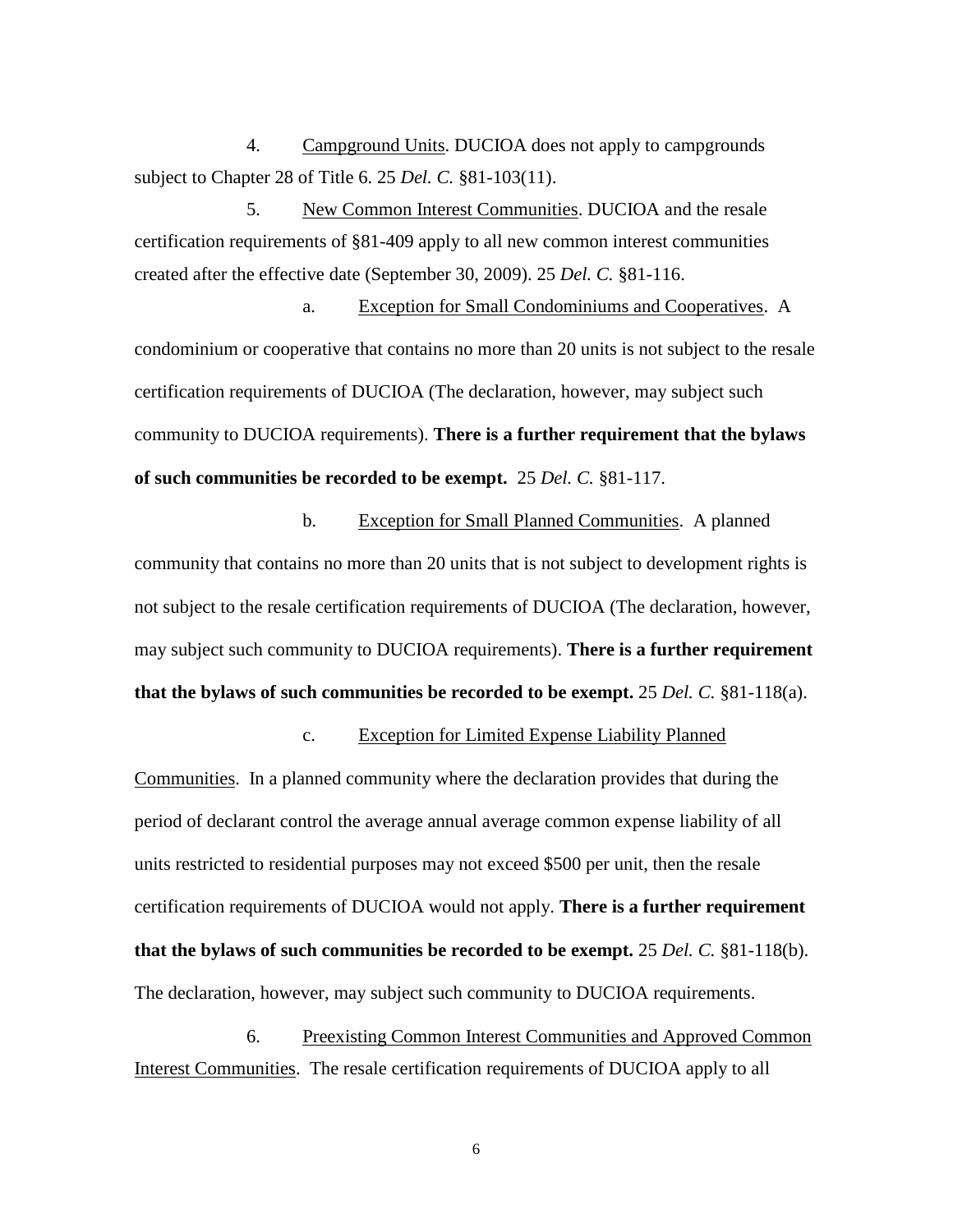preexisting common interest communities and approved common interest communities created before the effective date (September 30, 2009).

a. Exception for Small Preexisting Cooperatives and Planned Communities. A cooperative or planned community created before the effective date that contains no more than 20 units is not subject to the resale certification requirements of DUCIOA (The declaration, however, may subject such community to DUCIOA requirements). **There is a further requirement that the bylaws of such communities be recorded to be exempt.** 25 *Del. C.* §81-120. This section does not provide an exception for condominiums.

#### b. Exception for Preexisting Limited Expense Liability

Cooperatives and Planned Communities. In a cooperative or planned community that was created prior to the effective date (September 30, 2009) if the annual average common expense liability of all units restricted to residential purposes, exclusive of optional user fees and any insurance premiums paid by the association, does not exceed \$500 per unit, then such community is not subject to the resale certification requirements of DUCIOA (The declaration, however, may subject such community to DUCIOA requirements). 25 *Del. C.* §81-120. The \$500 amount is adjusted upward by 3% each year after 2009. **There is also a requirement that the bylaws of such communities be recorded.** Preexisting condominiums are not included.

7. Out-Of-State Common Interest Communities. DUCIOA and the resale certification requirements of §81-409 do not apply to common interest communities located outside Delaware. 25 *Del. C.* §81-123.

8. Continuing Care Common Interest Communities. DUCIOA and the resale certification requirements of §81-409 do not apply to common interest communities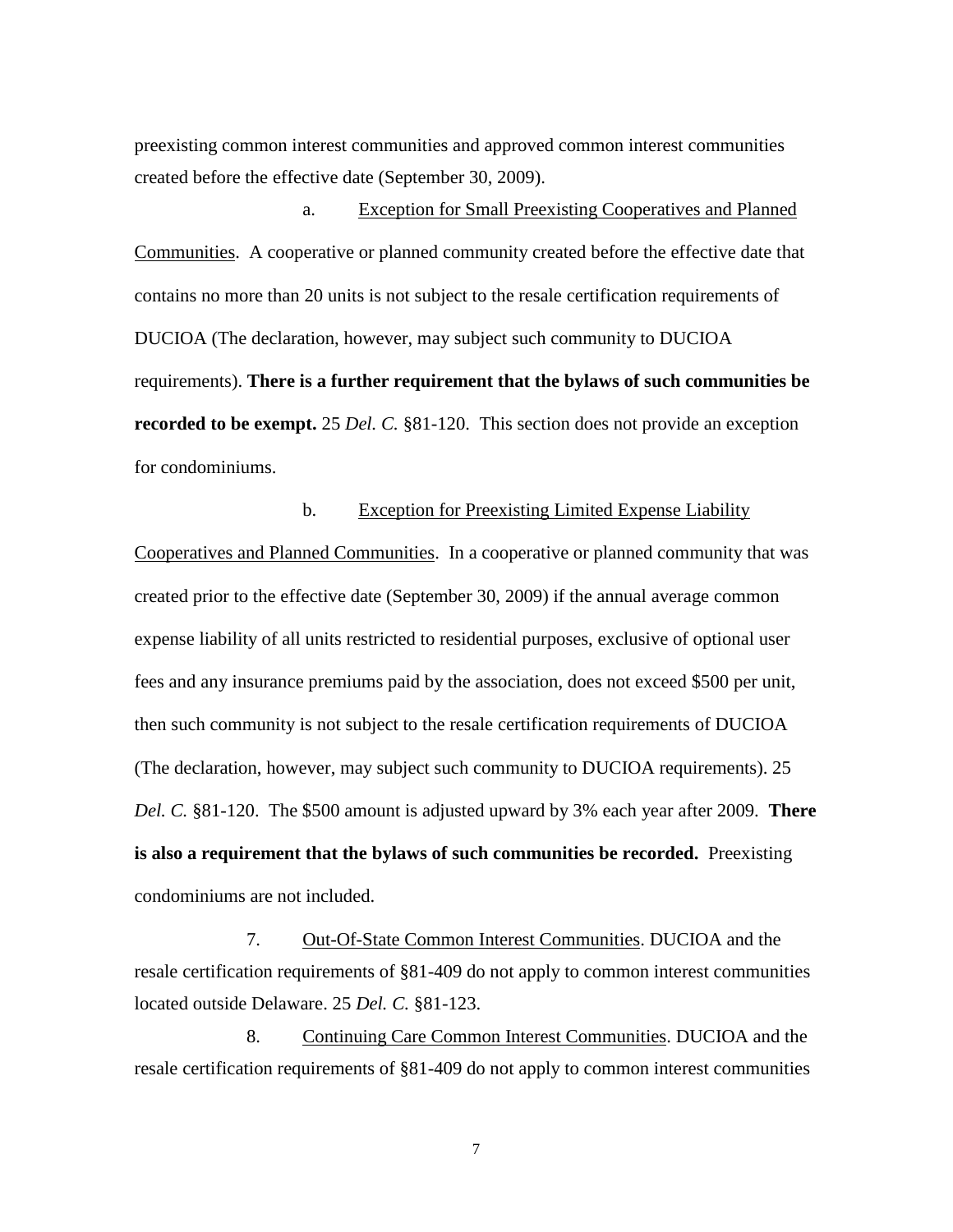that is a continuing care facility governed by the Delaware Life-Care Registration Act. 25 *Del. C.* §81-124.

9. Other Exceptions. Pursuant to Section 81-401(a) of DUCIOA, the requirement of the resale certificate may be waived by agreement of purchasers of units in a nonresidential common interest community or as to units restricted to nonresidential use. Section 81-401(b) also does not require the resale certification in the case of (1) a gratuitous disposition of a unit; (2) a disposition pursuant to court order; (3) a disposition by a government or governmental agency; (4) a disposition by foreclosure or deed in lieu of foreclosure; (5) a disposition to a dealer; (6) a disposition that may be cancelled at any time and for any reason by the purchaser without penalty; (7) a disposition by operation of law upon the death of the unit owner; (8) a disposition of a unit restricted to nonresidential purposes; or (9) a disposition of a unit to a purchaser for which a declarant, dealer or existing unit owner has entered into a written contract with such purchaser for the purchase and sale of such unit at any time prior to the effective date (September 30, 2009).

#### **C. Resale Certificate.**

l

The Act requires the furnishing of certain community documents and statements to be made by a unit owner to the purchaser no later than the signing of the contract to purchase. 25 *Del. C.* §81-409(a)

1. Documents to be Supplied. Section 81-409 requires the unit owner to furnish a copy of the declaration (other than plats and plans), all amendments to the declaration, the bylaws, and rules of the association (including all amendments to the rules).

2. Statements Required in Certificate. In addition to the above documents Section 81-409 requires a certificate containing or attaching the following, to be correct to within 120 days<sup>2</sup> prior to the date the certificate of the unit owner is furnished to the purchaser:

> A statement disclosing how any right of first refusal or similar right held by the association effects the sale of the unit being sold.

<sup>2</sup> Prior to HB 475, the number of days the resale certificate was good for was only 90.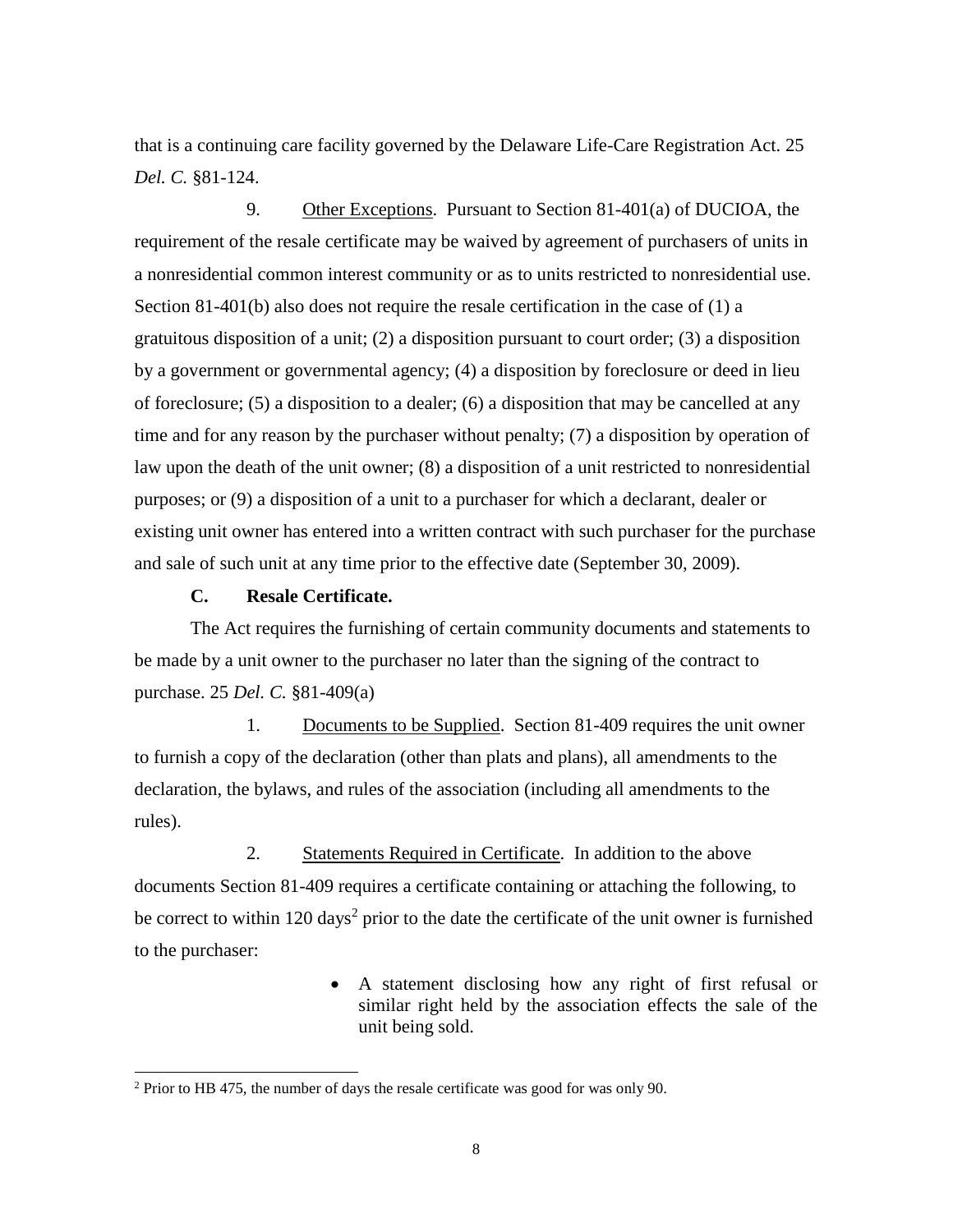- A statement of the periodic common expense assessment and any unpaid common expense or special assessment currently due and payable from the seller.
- A statement of any other fees payable by the owner of the unit being sold.
- For a condominium or cooperative, a statement of the current number of unit owners delinquent in the payment of assessments and the aggregate amount of the delinquency.
- In a condominium or cooperative, a statement of the current balance in the repair and replacement reserve.
- A statement of any capital expenditures approved by the association for the current or succeeding fiscal years including a statement of the amount of capital expenditures to be taken from the repair and replacement reserve.
- In a condominium or cooperative, a copy of the most recent reserve study.
- The most recent regularly prepared balance sheet and income expense statement, if any, of the association.
- The most recent report of auditors (if one is required under the Act for the community).
- The current operating budget of the association.
- A statement of any unsatisfied judgments against the association and the status of any pending suits in which the association is a defendant.
- A statement describing any insurance coverage provided for the benefit of unit owners.
- In a condominium or cooperative, a statement as to whether the executive board has given or received written notice of any violations of the declaration relative to the unit being sold or the limited common elements assigned to that unit.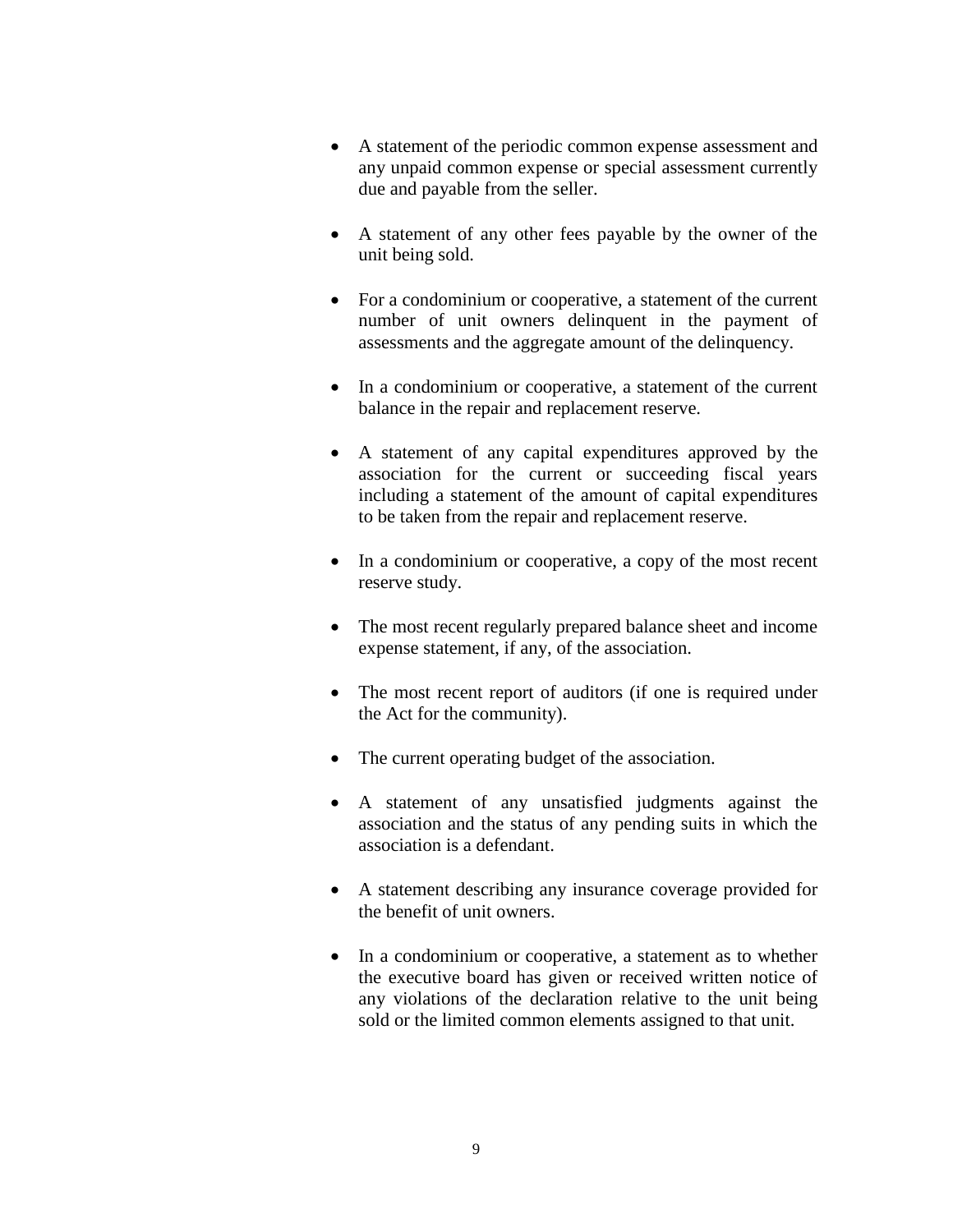- In a condominium or cooperative, a statement as to whether the executive board has received written notice from any governmental agency of violation of laws.
- In a condominium or cooperative, a statement of the remaining term of any leasehold estate affecting the community.
- In a cooperative, an accountant's statement, if any was prepared, as to the deductibility for federal income tax purposes by the unit owner of real estate taxes and interest paid by the association.
- A statement describing any pending sale or encumbrance of common elements.
- A statement of any fees payable by the purchaser of the unit to the Association at settlement (added by HB 475-effective August 12, 2010)
- Copies of the minutes for the executive board meeting for the preceding 6 months or, if none, for the most recent executive board meeting for which minutes are available.
- 3. Resale Certificate Form. Attached as Exhibit A is a form of Resale

# Certificate.

# **D. Responsibility for Furnishing Resale Certificate.**

1. By Owner of Unit. The owner of the unit is required to furnish the resale certificate to the purchaser no later than the time of the signing of the contract for purchase. 25 *Del. C.* §81-409(a).

2. By Association to Owner. Within 10 days after a request by a unit owner, the association shall furnish a certificate containing the information necessary to enable the unit owner to provide the resale certificate. 25 *Del. C.* §81-409(b).

a. Inability to Obtain Information from Association. If the unit owner has requested the information from the association, and the association fails to provide any portion of the requested information or if the unit owner, after reasonable investigation, has no information on any particular item included in the certificate, or if the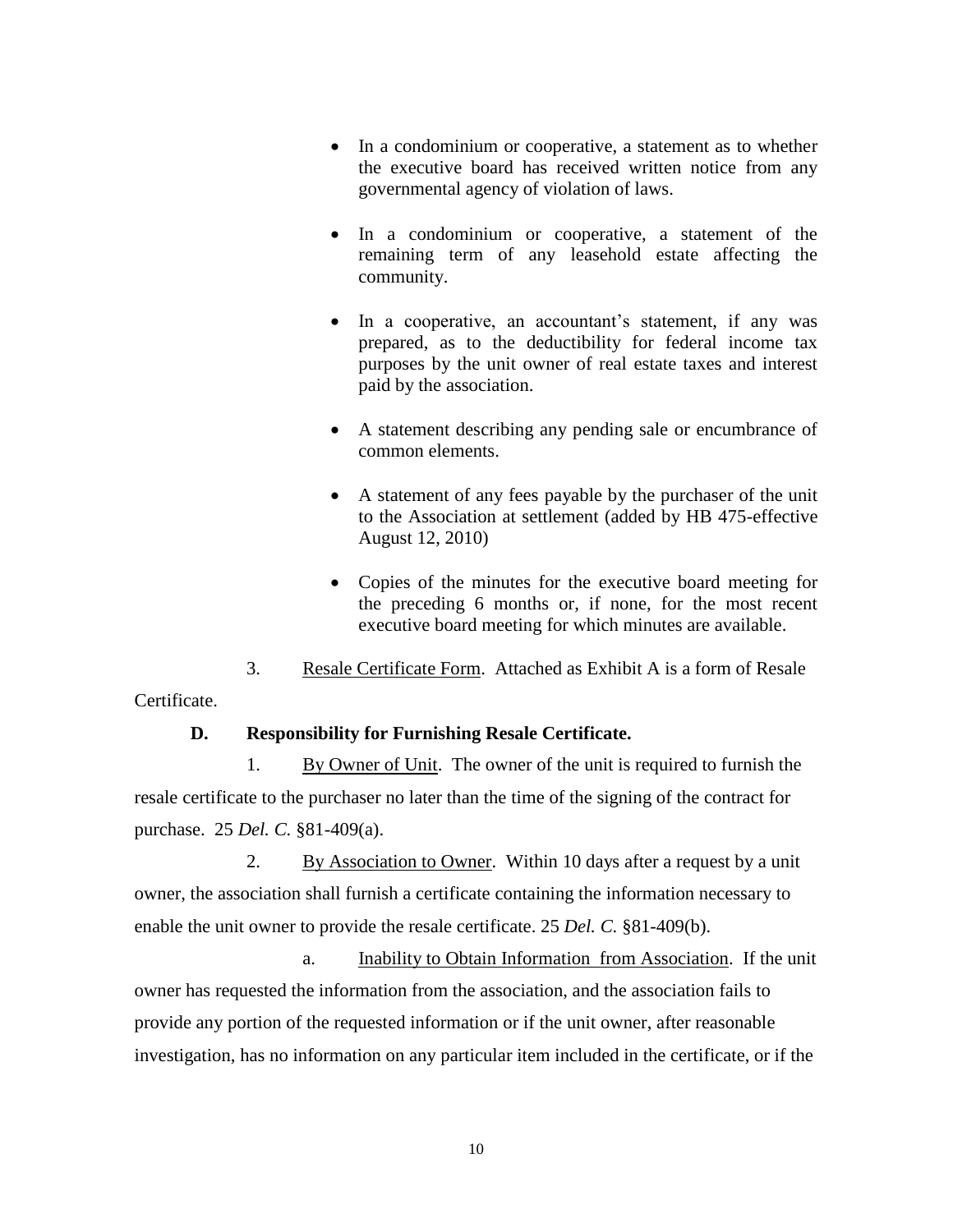requested information does not exist, the unit owner shall include a statement to that effect in the certificate from the unit owner. 25 *Del. C.* §81-409(b).

b. Liability for Erroneous Information Supplied by Association. A unit owner is not liable for erroneous information provided by the association and included in the certificate and is not liable to the purchaser if the owner had reasonable grounds to believe, and did believe, at the time the information was provided to the purchaser, that the statements were true and there was no omission to state a material fact necessary to make the statements made not misleading, in light of the circumstances. 25 *Del. C.* §81-409(b).

c. Electronic Format. The association may require that such certificate and information be furnished in electronic format. 25 *Del. C.* §81-409(b).

d. Fees. The association may charge a fee for the certificate and information. Such fee cannot exceed \$200.00, except that if the association agrees to furnish a certificate and related information in a paper format, it may charge an additional fee not to exceed \$50.00. If the association fails to provide the requested certificate within the 10 day period, the association may not charge any fee for providing that certificate. 25 *Del. C.* §81-409(b).<sup>3</sup>

3. Failure of Owner to Supply. Prior to HB 475 (effective August 12, 2010) DUCIOA did not specify any particular ramifications for failing to supply the resale certification. An earlier version of DUCIOA provided that a purchaser of a unit in a condominium or cooperative (not planned communities) shall have 10 days from receipt of the declaration, bylaws, rules and the certificate to cancel the contract to purchase without penalty and receive a refund of the deposit. That penalty provision was deleted by the Amendments that were passed on July 2, 2009 and was found in former section 81-409(c). HB 475 (effective August 12, 2010) added a penalty that applies to ALL planned communities. This penalty provision was added to Section 81-409(b). The provision provides that unless the purchaser is given the resale certification before the execution of a

l

<sup>&</sup>lt;sup>3</sup> Given that an Association is required to supply the Certificate within 10 days of the request or forego the right to collect a fee, it appears that an Association cannot make payment of the fee a condition for supplying the Certificate.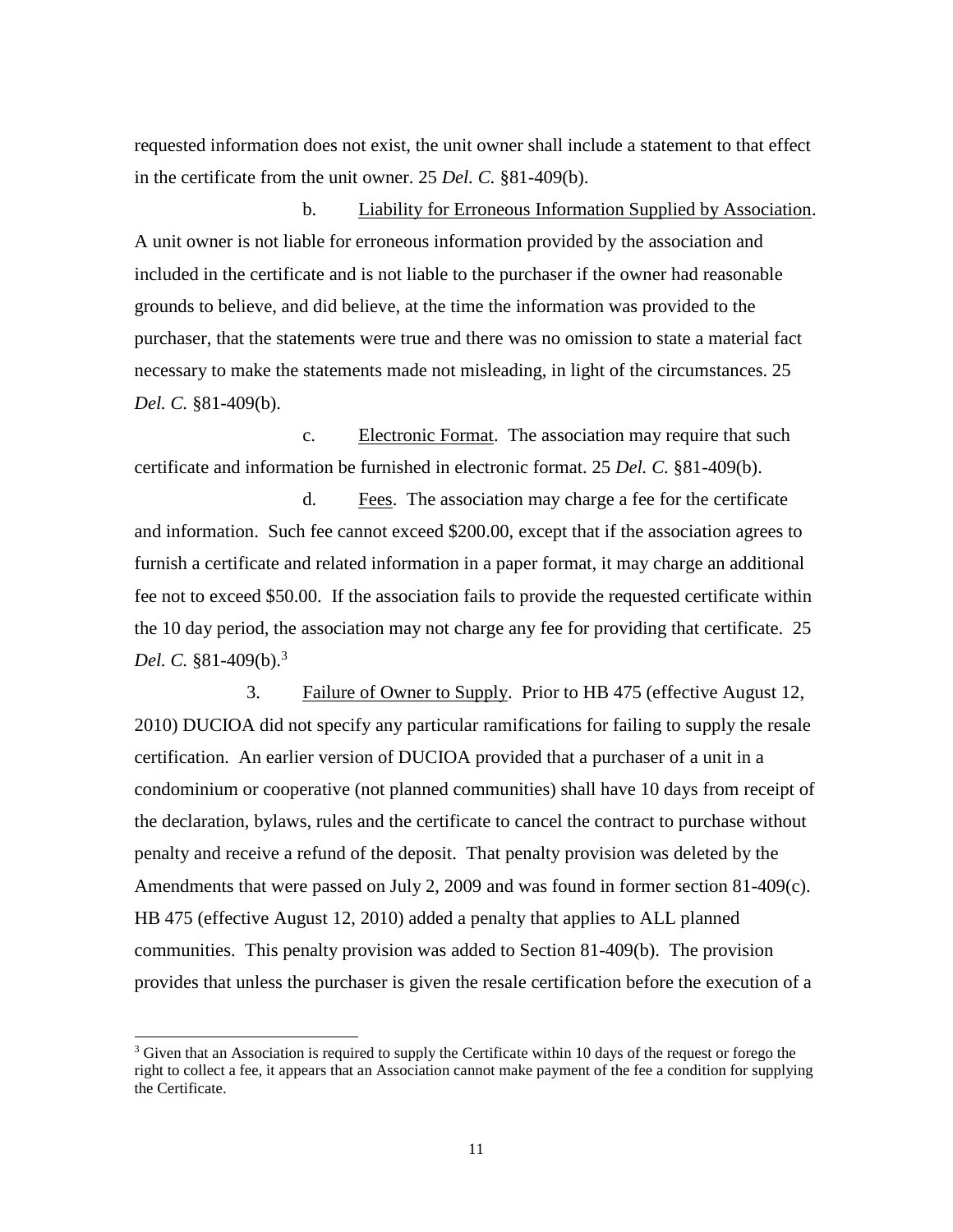contract for purchase of a unit, the purchaser, before conveyance, may cancel the contract within five (5) days after receiving the resale certification.

4. Undisclosed Unpaid Assessments. A purchaser is not liable for any unpaid assessments or fees greater than the amount set forth in the certificate prepared by the association. 25 *Del. C.* §81-409(c)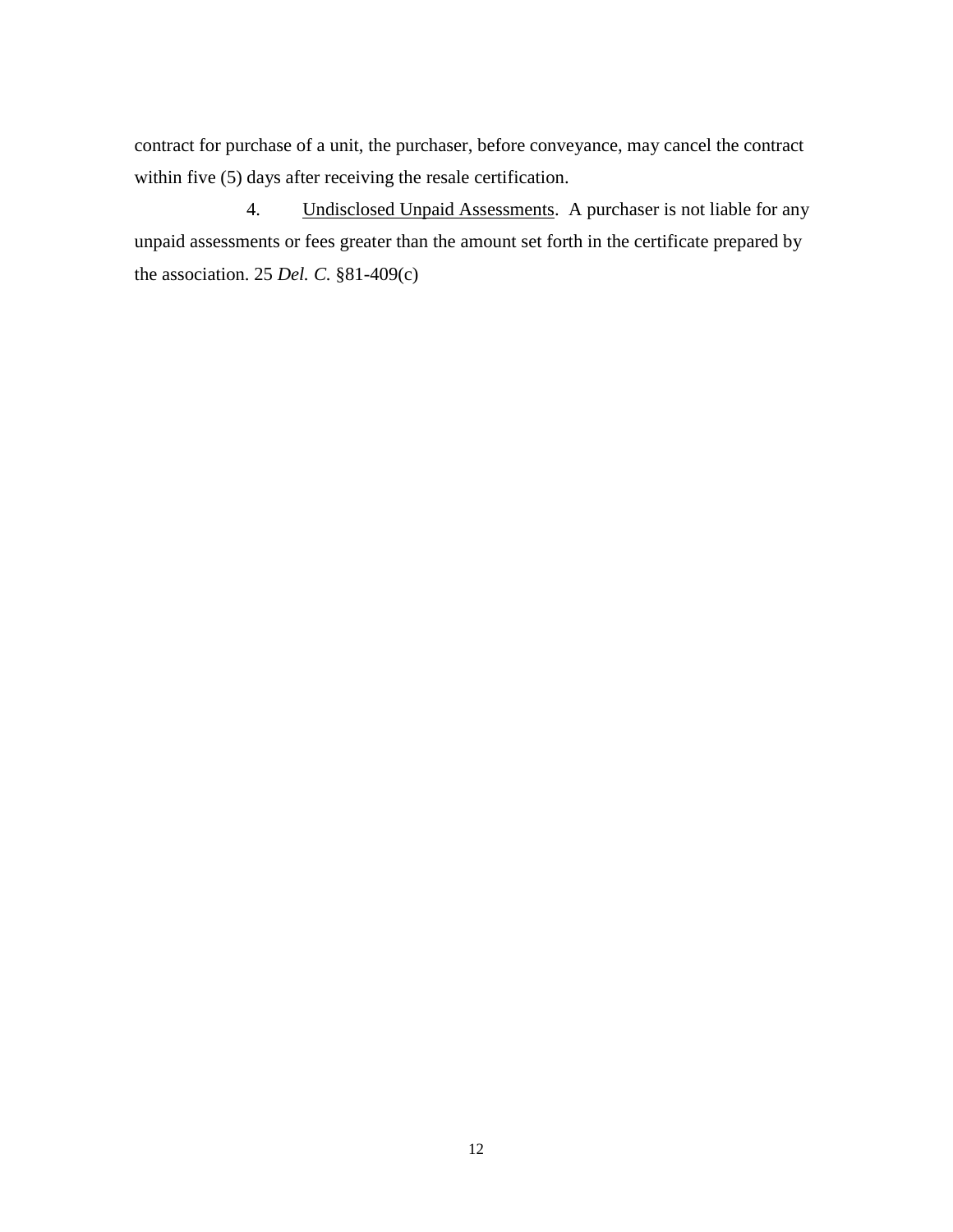By: Roger Truemper, Esq. (302) 327-1100 [rtruemper@elzufon.com](mailto:rtruemper@elzufon.com)

# **III. PROTECTION OF PURCHASERS – PUBLIC OFFERING STATEMENT-CONSTRUCTION PROTECTION**

# **A. Requirement of Public Offering Statement.**

Section 81-402 of the Delaware Uniform Common Interest ("DUCIOA") requires (as of September 30, 2009) a Public Offering Statement ("POS") to be provided by developers of condominiums, cooperatives and other planned communities (and those who market them). The POS is a statement that discloses accurate statutorily required information to prospective purchasers.

# **B. Applicability/Exceptions.**

The exceptions section governing the Resale Certificate applies also to when a POS is not required. To summarize, a developer is not required to provide a POS under the following property transfers:

1. Non-residential communities or units restricted to non-residential

use.

- 2. Gifts of units or transfers by operation of law upon owner's death.
- 3. Disposition by court order or government agency.
- 4. Disposition to a Dealer (e.g. person selling units for his/her/its own account).
- 5. Disposition that may be cancelled by purchaser without penalty "at any time and for any reason".
- 6. Disposition pursuant to contract entered into before September 30, 2009.

Additionally, a POS need not be supplied with the marketing of units or interest in projects that are not subject to DUCIOA. The applicability section of the materials governing Resale Certificates also applies to POS. Thus, for new common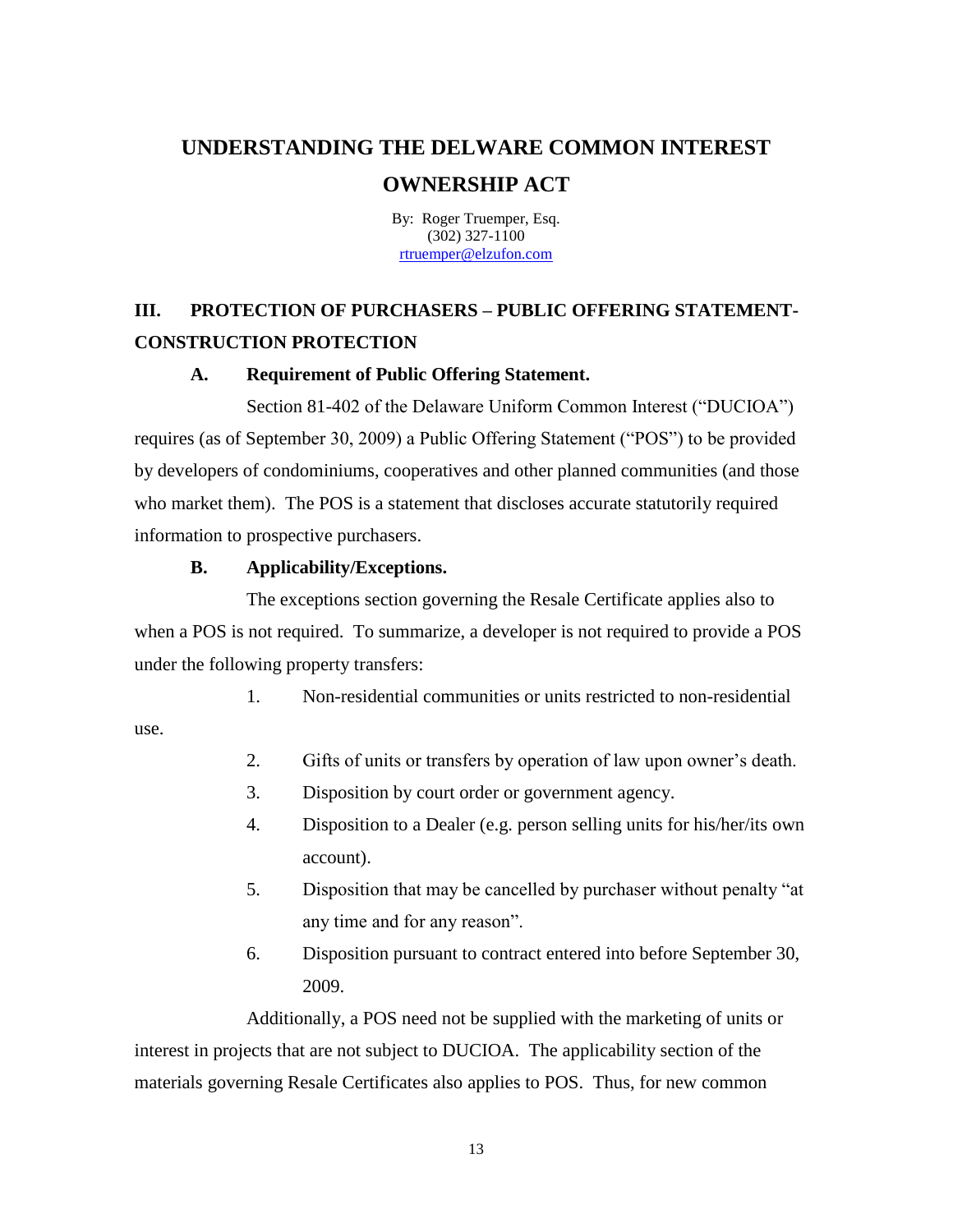interest communities created after the effective date of September 30, 2009, a POS would not be required for projects involving 20 units or less (and not subject to development rights). A developer would also not be required to provide the POS for projects where the maintenance/condominium dues does not exceed \$500 per year as set forth in the declaration.<sup>4</sup>

### **C. Timing.**

A POS is required where a developer is offering any interest in a unit governed by DUCIOA to the public. The POS must be prepared before any such offering occurs (§81-402(a)). The developer is required to deliver the POS (and all amendments) before conveyance of the unit, and no later than the date of any contract of sale (§81- 408(a)). A purchaser, who is not given the POS before signing the contract, may cancel the contract 15 days after receiving the POS (§81-408(a)). Such cancellation is without penalty, an all payments made by purchaser before cancellation must be refunded (§81- 408(b)).

#### **D. Contents.**

l

Sections 81-403 through 406 of DUCIOA dictate the main items of information that the POS must address. Sections 81-403 by itself contain nearly 20 items. If the unit is subject to "development rights", Section 81-404 adds another 12 items to be disclosed on the POS. If the project involves a time-share, Section 81-405 adds another 4 items. If the project involves the conversion of an existing building to common interest ownership (e.g. converting an apartment building to residential condominiums), Section 81-406 adds even more items.

In general, the various areas of information required to be disclosed in the POS by the above noted Sections of DUCIOA include:

- 1. Contact and financial information about the developer;
- 2. Information regarding the funding of the project;
- 3. A description of the community including its location, type, kinds and numbers of buildings, units and amenities;

<sup>4</sup> However, with any of the above noted type of community, the declaration may provide that the community is subject to DUCIOA and the POS requirements.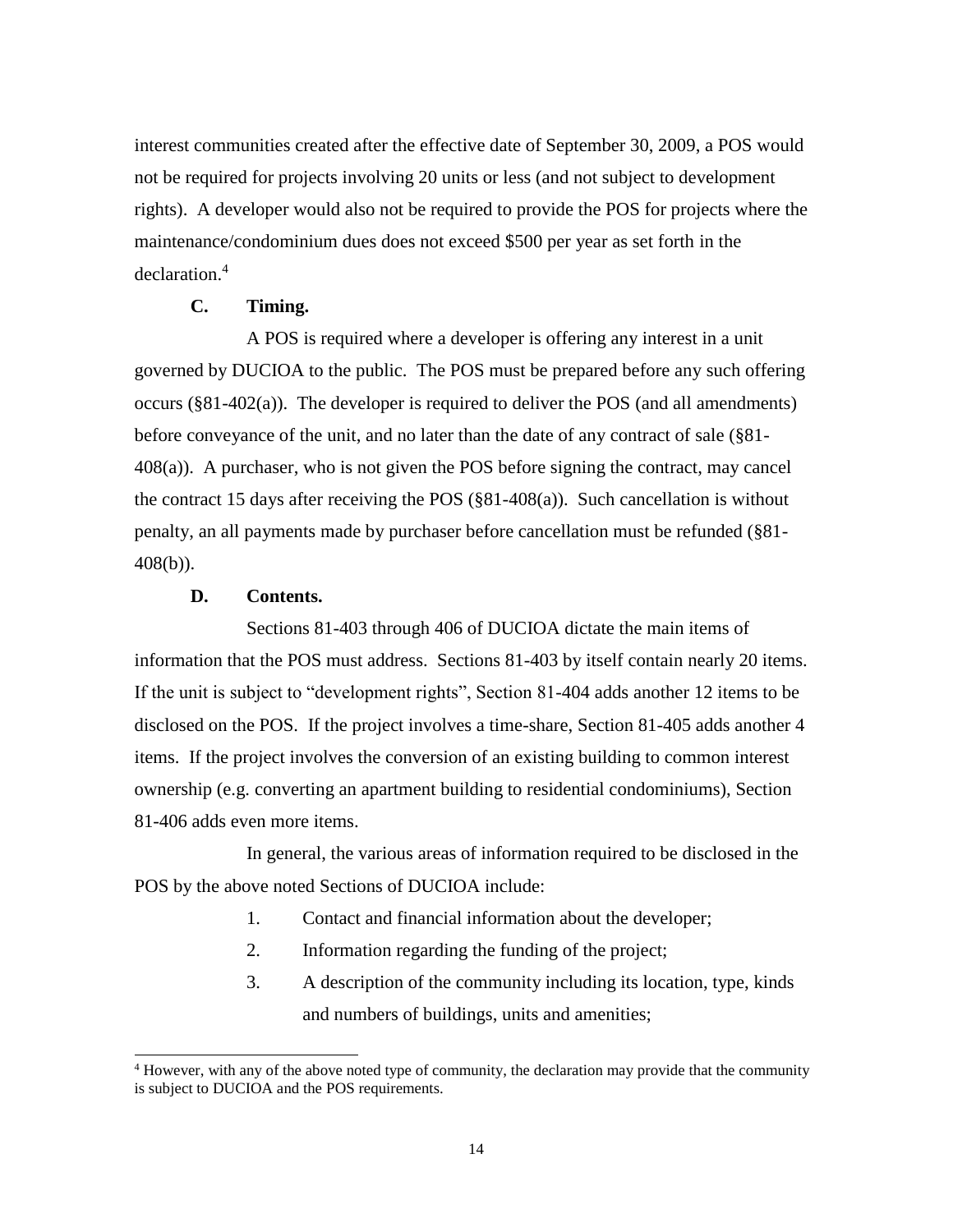- 4. Construction timeline;
- 5. Unsatisfied mortgages and judgments, which may serve as liens on the project;
- 6. Restriction and other matters affecting title;
- 7. A narrative description of documents and governance and regulatory scheme for the community;
- 8. Financial projections and related matters including budget reserves, expenses and assessments;
- 9. Maintenance deposits required by purchaser at closing;
- 10. Any developer offered financing; and
- 11. Terms and limitations of any warranties.

For communities subject to development rights, several additional items of information must be disclosed in the POS informing the purchaser about the nature of such rights and the impact they may have on future development of the project.

#### **E. Amendment.**

The developer is required to promptly amend the POS to reflect any material change in the information required to be disclosed in the POS. However, after a purchaser has executed the purchase contract, the developer may not amend the POS without the approval of the purchaser if the amendment would materially affect the rights of such purchaser (§81-421). Approval by the purchaser is not required, however, for any amendment required by any governmental authority or public utility, or, if the amendment is made as a result of actions beyond the control of the developer. (§81-421).

#### **F. Responsibility/Liability.**

Many development projects are commenced by a developer who then transfers the units to another developer that sells the units. DUCIOA allows developers to transfer responsibility for preparing the POS, or portions of it, to successor developers who will be offering the units to the public for sale. In such event, DUCIOA requires the transferor developer to provide all information necessary to enable the transferee developer to accurately disclose the information required for the POS. "The person who prepared" all or any portion of the information in the POS is liable for any false or misleading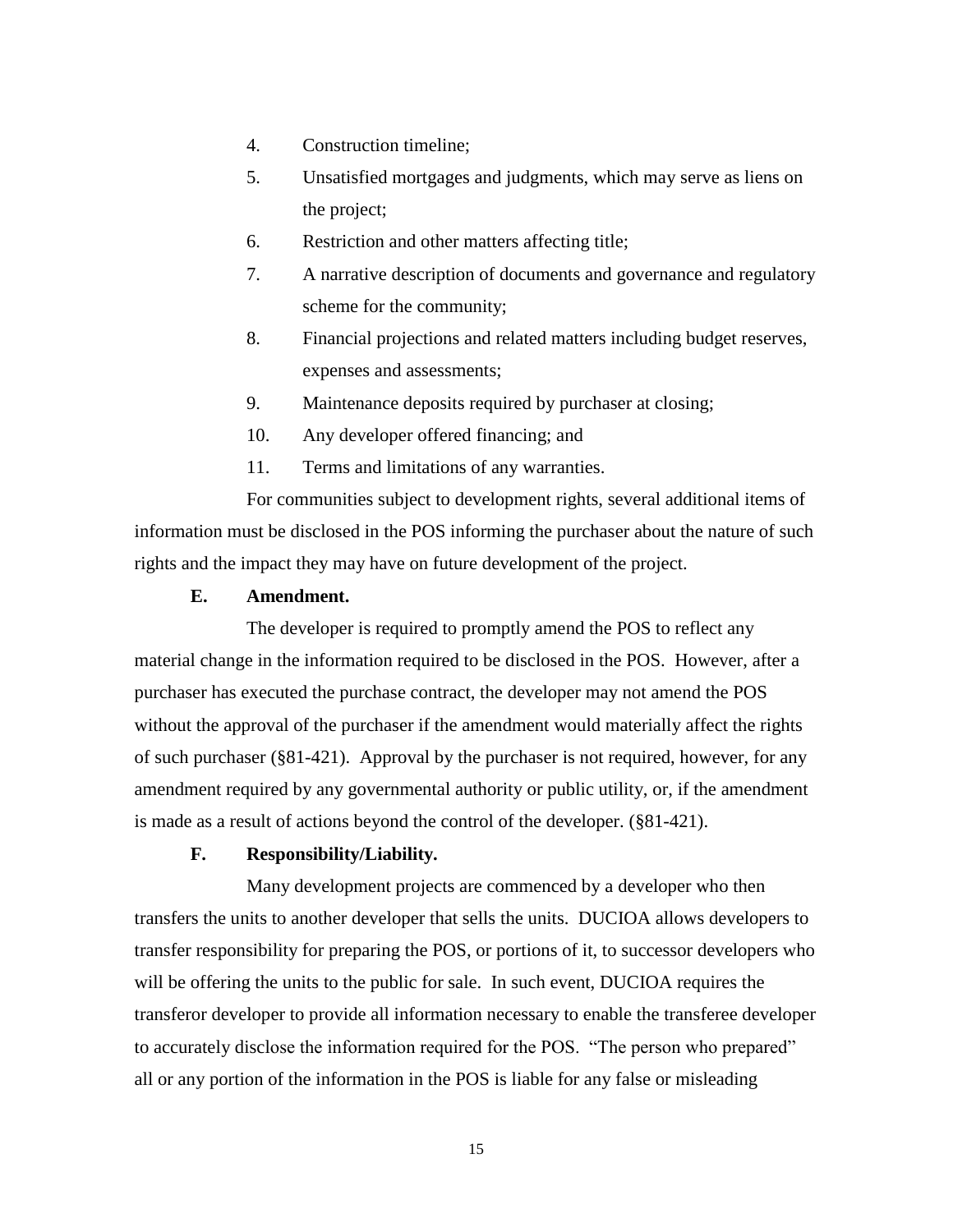statement in the part prepared by such person. False or misleading information in the POS allows a purchaser to cancel the purchase contract. Additionally, the developer may be subject to "a claim for appropriate relief" which may include "attorneys' fees" (§81-417).

## **G. Promotional Materials/Required Construction.**

DUCIOA requires that any display or delivery of promotional materials, sit plans or plats, which show or describe improvements be labeled as "MUST BE BUILT" or "NEED NOT BE BUILT". If an improvement is not labeled "NEED NOT BE BUILT", the developer must complete all improvements shown on the site plan or graphic representation of the project (even if it was not contained in the POS or otherwise part of promotional any promotional materials.

#### **G. Express Warranties of Quality.**

Under DUCIOA, expressed warranties, if relied upon by the purchaser, can be created by:

1. Written affirmations of fact or promises relating to uses and benefits of units and other improvements and facilities (restrictions to a certain use are regarded as expressed warranties that such use is allowed and permitted.

2. Models, plans and specifications or other physical characteristics.

3. Showing or describing the quality or extent of real estate in the community.

It is not necessary to create such expressed warranties by using the words "guaranty" and "warranty". Also such expressed warranties of quality are in addition to other warranties that would otherwise be required (e.g. County homebuilder warranties).

#### **H. Implied Warranties of Quality.**

DUCIOA also imposes implied warranties of quality on existing units. Existing units are to be:

1. In as good condition as at the time of contracting (except for ordinary wear and tear);

2. Suitable for their ordinary uses;

3. Free from defective materials; and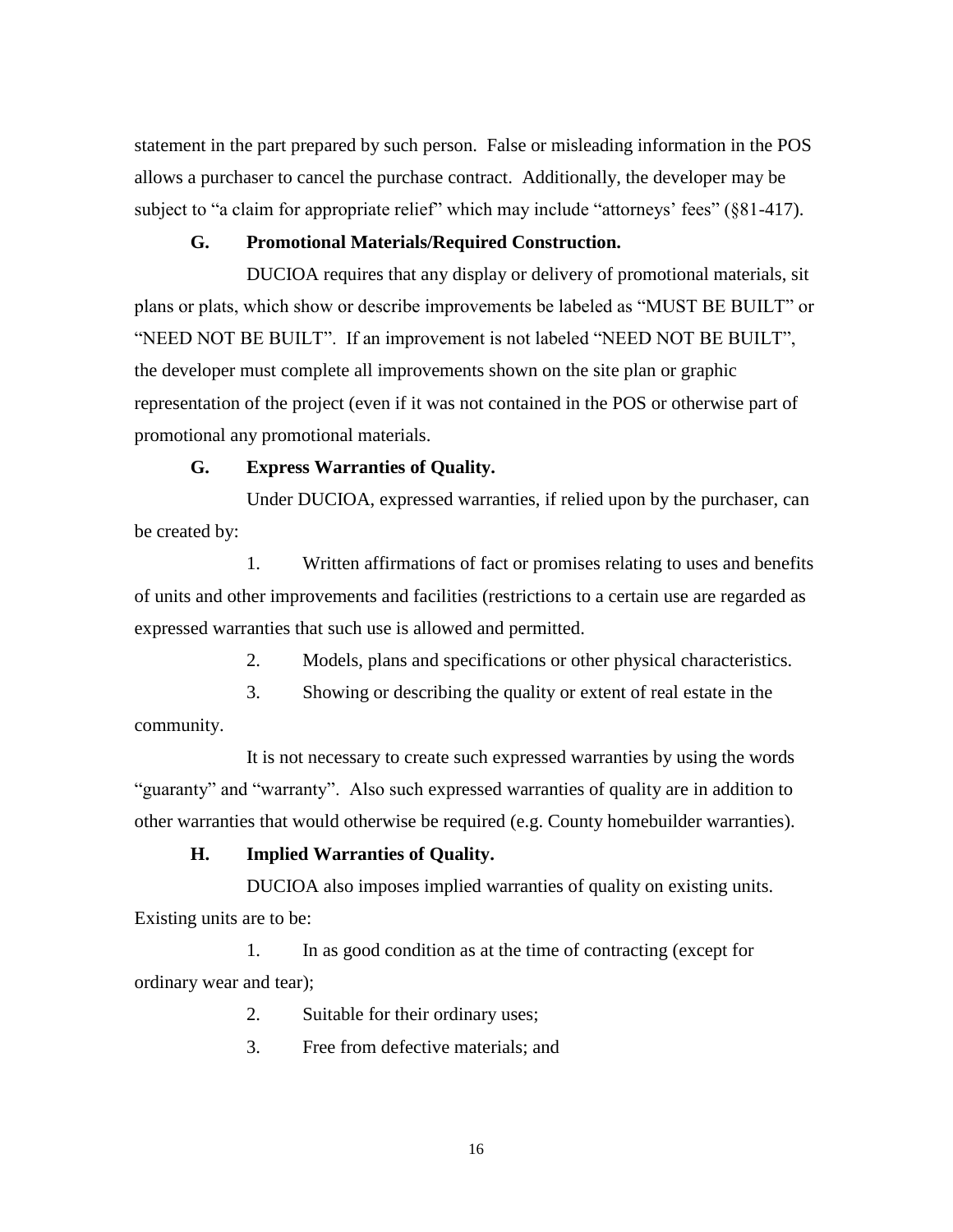4. Constructed in a workmanlike manner, in accordance with applicable laws, and according to sound engineering and construction standards.

Under DUCIOA, the implied warranties apply to the developer even if the construction was performed by an affiliate. The implied warranties under DUCIOA are also in addition to other warranties that otherwise be required. The implied warranties under DUCIOA cannot be modified unless modified by express agreement of the parties. A general disclaimer or waiver of such implied warranties is not effective as for any residential unit. Only specific waivers of identified defects or other non-compliance is effective.

#### **I. Warranty Time Periods.**

DUCIOA has provisions that set forth when certain warranties start and expire. DUCIOA also has provisions that allow for extension of certain warranty time periods that apply when the community is still under developer control or under other circumstances that may keep the purchaser from discovering a defect or breach of warranty.

#### **J. Contract Protections.**

DUCIOA also provides for protections for the purchaser by not allowing certain abusive contract provisions. DUCIOA does not allow provisions of the act to be varied or rights to be waived unless expressly permitted by the Act. DUCIOA does not permit the use of a power of attorney to circumvent the intended protections, rights and remedies of the act. Courts are given broad powers to enforce, or limit enforcement, of any contract or provision found to be unconscionable (including gross disparity between price and value readily available at the time) when made. DUCIOA further affirms the duty of good faith in the performance of the contract.

#### **K. Lien Protection.**

Under DUCIOA, upon the sale of the unit the developer is required to have all liens released that affect the unit and its interest in the common elements (unless expressly agreed to take subject to or to assume). (§81-411).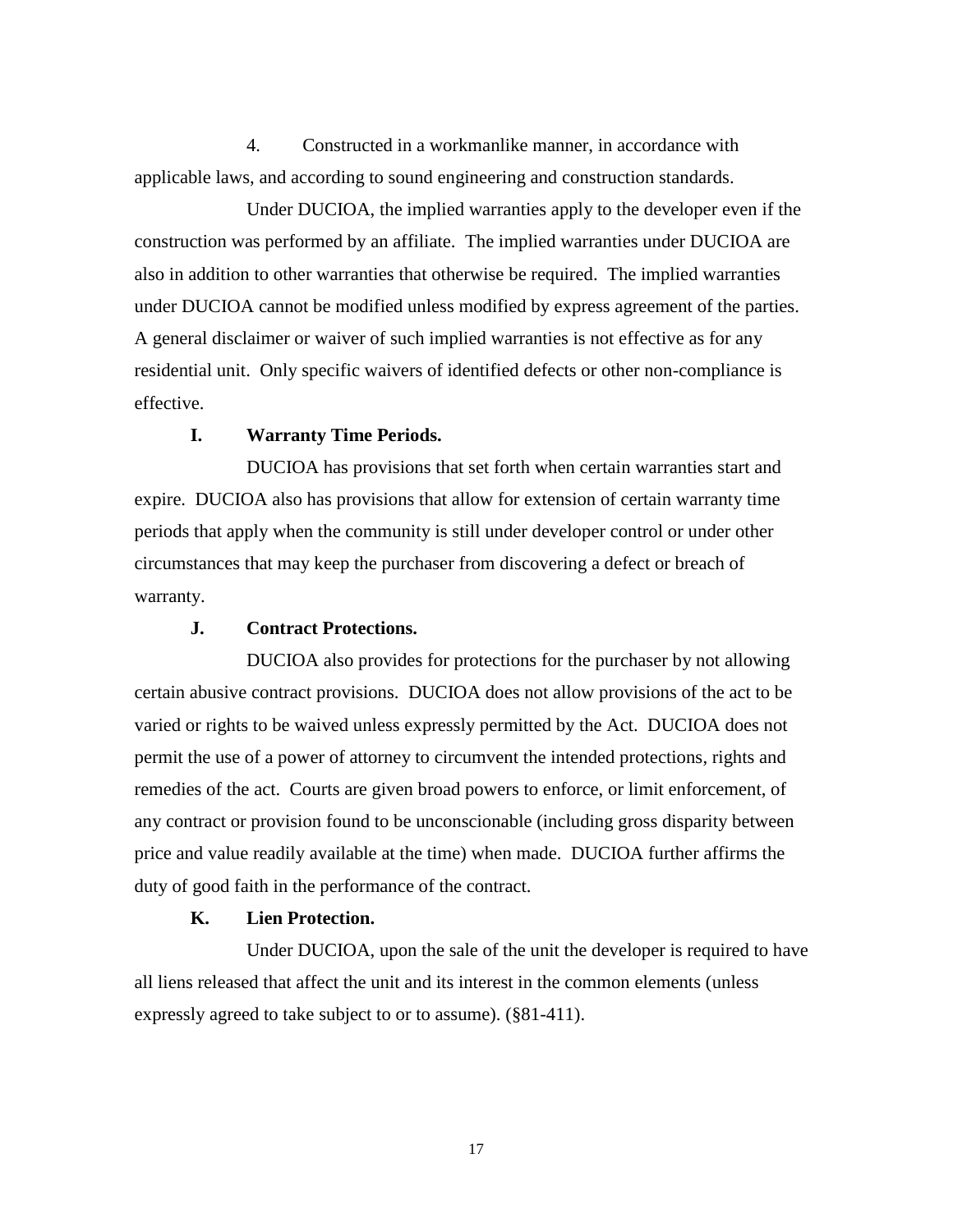# **L. Escrow Protection.**

Under DUCIOA, the developer is required to place in escrow with an attorney or licensed real estate broker any deposit made in connection with the purchase or reservation of a unit. (§81-410).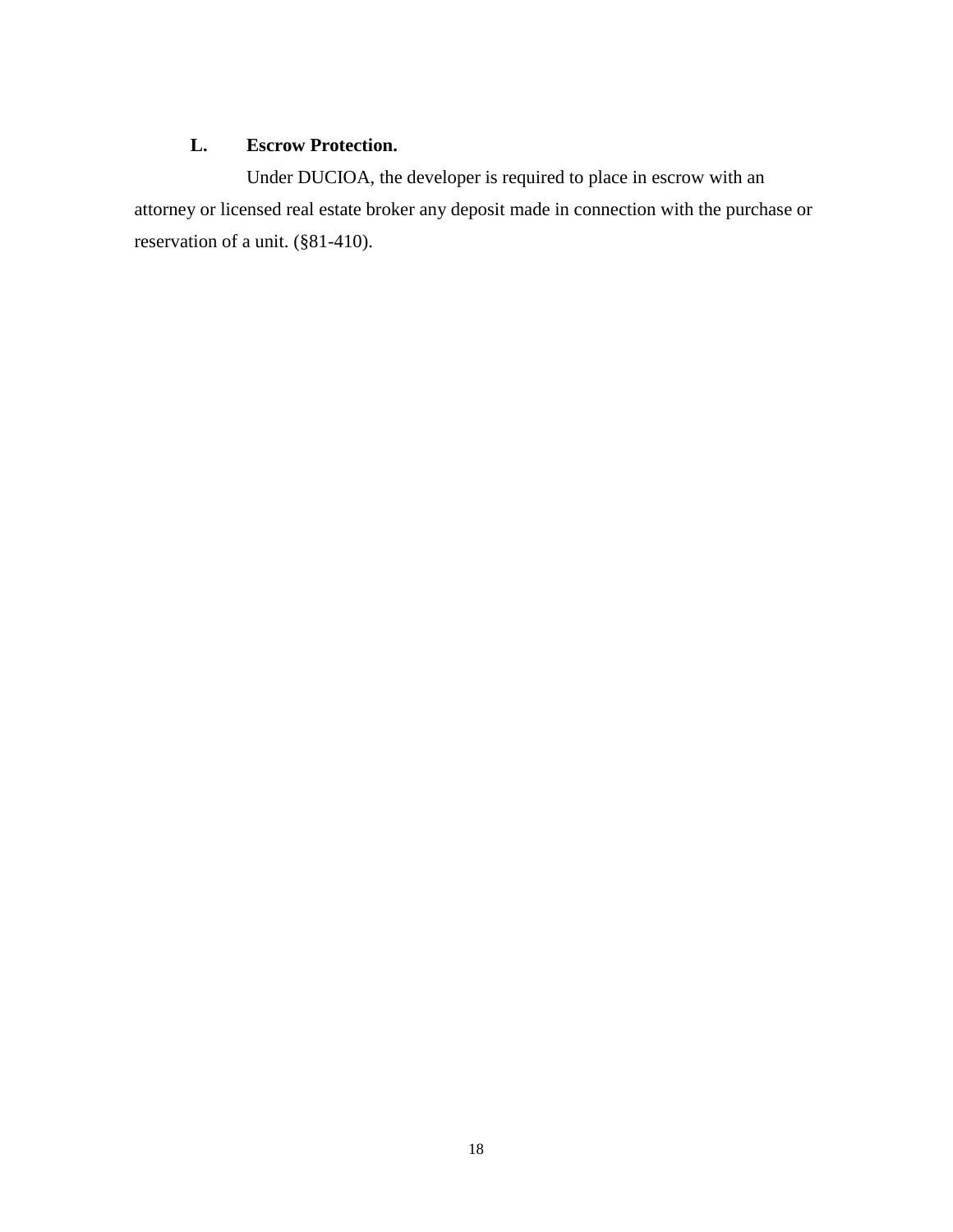By: Roger Truemper, Esq. (302) 327-1100 [rtruemper@elzufon.com](mailto:rtruemper@elzufon.com)

#### **IV. DECLARANT ("DEVELOPER") GOVERNANCE**

### **A. Common Expenses.**

Under DUCIOA, units owned by the developer are subject to full assessment for common expenses upon the transfer of the first unit. DUCIOA provides formulas that determine how assessments apply to various kinds of units. Under DUCIOA, benefits that are applied disproportionately to some units should be billed according to the benefits rendered. DUCIOA prohibits a developer from drafting documents in a manner that is intended to benefit or protect the developer and the units it owns.

#### **B. Reserves.**

DUCIOA requires the developer to not only pay all common expenses prior to first conveyance of a unit, but also requires the developer to adopt an annual budget and commence funding required reserves for capital replacement, repair and maintenance as fully as if all of the condominium units were completely sold.

#### **C. Insurance.**

DUCIOA requires the association to have insurance in effect when the first unit is conveyed, with the association having the right to adjust losses.

# **D. Liability of Association Members.**

Under DUCIOA, members appointed by the developer to the Executive Board of the association have the same fiduciary duties as a director of a for-profit corporation. Members elected by the unit purchasers have the same fiduciary duties as a director of a non-profit corporation.

#### **E. Contracts with Third-Parties.**

DUCIOA provides that contracts made by the association while under the control of the developer (i.e. management company agreements and maintenance company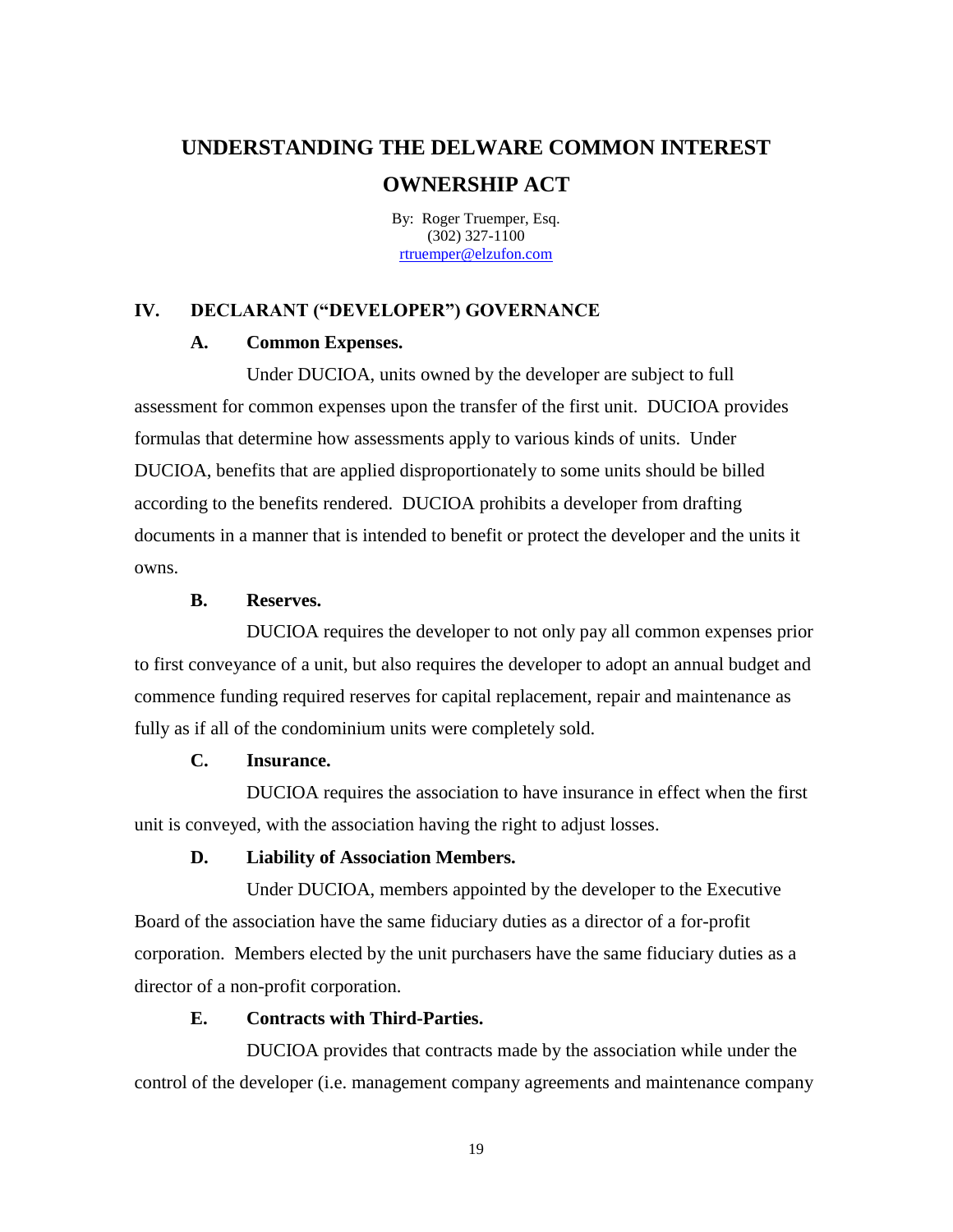agreements) can be terminated by the association after control is turned over to the unit purchasers.

#### **F. Partial Transfer of Control.**

DUCIOA requires, within 60 days after 25% of the units have been conveyed to purchasers, at least 25% of the executive board must be elected by the unit purchasers. Likewise, within 60 days after 50% of the units have been conveyed, at least one-third of the executive board must be elected by the unit purchasers. The members of the executive board appointed by the developer may not meet secretly and must involve the unit purchasers' representatives in making board decisions.

#### **G. Complete Transfer of Control.**

DUCIOA requires the developer to transfer complete control over the association to the unit purchasers upon the earlier of (i) 60 days after 75% of the units have been conveyed, or (ii) certain noted time periods have expired (such as 2 years after the last exercise of rights to add units or expand the project, or 2 years after the residential units have ceased being offered for sale).

#### **H. Audit.**

Prior to transferring control of the association to the unit purchasers, the developer is required at it's own expense (not an association expense) to provide an audit from an independent certified accountant of all funds collected from unit purchasers and all expenditures of association funds that benefited the developer's units.

#### **I. Transfer of Development Rights.**

DUCIOA has numerous and detailed provisions governing the transfer of developer rights and how liabilities may or may not be transferred or imposed on the successor developer where the transfer is voluntary or by reason of foreclosure or bankruptcy of the developer.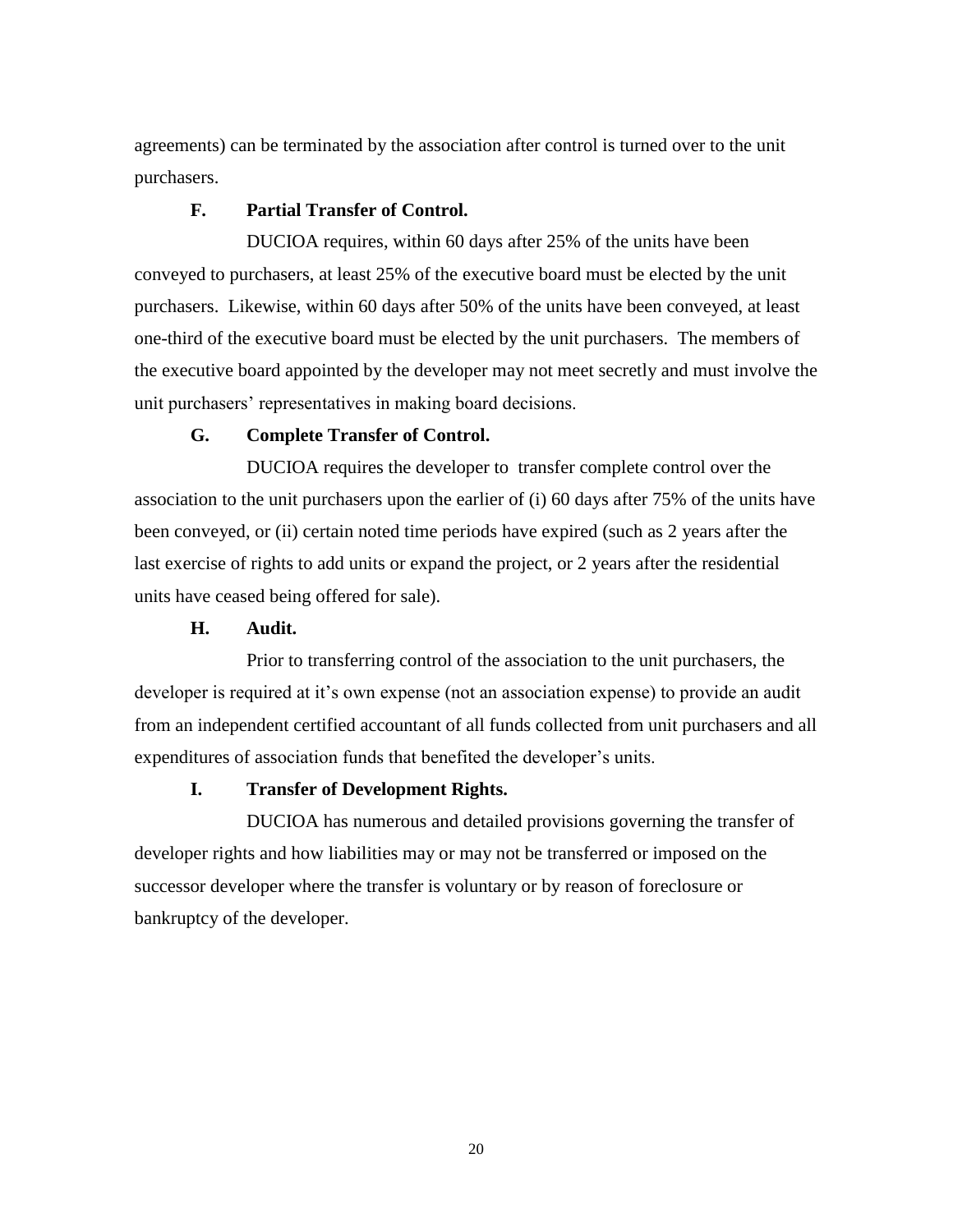By: Roger Truemper, Esq. (302) 327-1100 [rtruemper@elzufon.com](mailto:rtruemper@elzufon.com)

# **V. DECLARANT ("DEVELOPER") DEVELOPMENT RIGHTS**

Under DUCIOA, the rights of the developer to develop the project ("development rights") is formally recognized and defined.

#### **A. Sales Models and Signs.**

DUCIOA recognizes the developer's right to use units as models and place sales signs for the project provided such rights are expressly stated and defined.

#### **B. Certification of Completion.**

DUCIOA provides that condominium documents creating the units in a building may not be recorded until the structural and mechanical systems in that building have been certified to be substantially completed by an independent registered architect or engineer. This provision perhaps was designed to protect purchasers from buying a unit where construction of the necessary systems was not completed.

#### **C. Expansion and Contraction.**

DUCIOA requires that any areas of the project that are subject to development rights (e.g. expansion or contraction) must be defined and shown on plans and drawings. Likewise, time limitations on such rights must be expressly stated.

#### **D. Future Construction.**

DUCIOA requires any improvements shown on plans or drawings to be labeled as either "MUST BE BUILT" or "NEED NOT BE BUILT". The developer is responsible to build any improvements that are not labeled "NEED NOT BE BUILT". Additionally, plans and drawings must also show or project approximate location, dimension and number of future units and their limited common elements. DUCIOA further requires the developer to state the general type and appearance of future construction so its compatibility with existing buildings can be determined.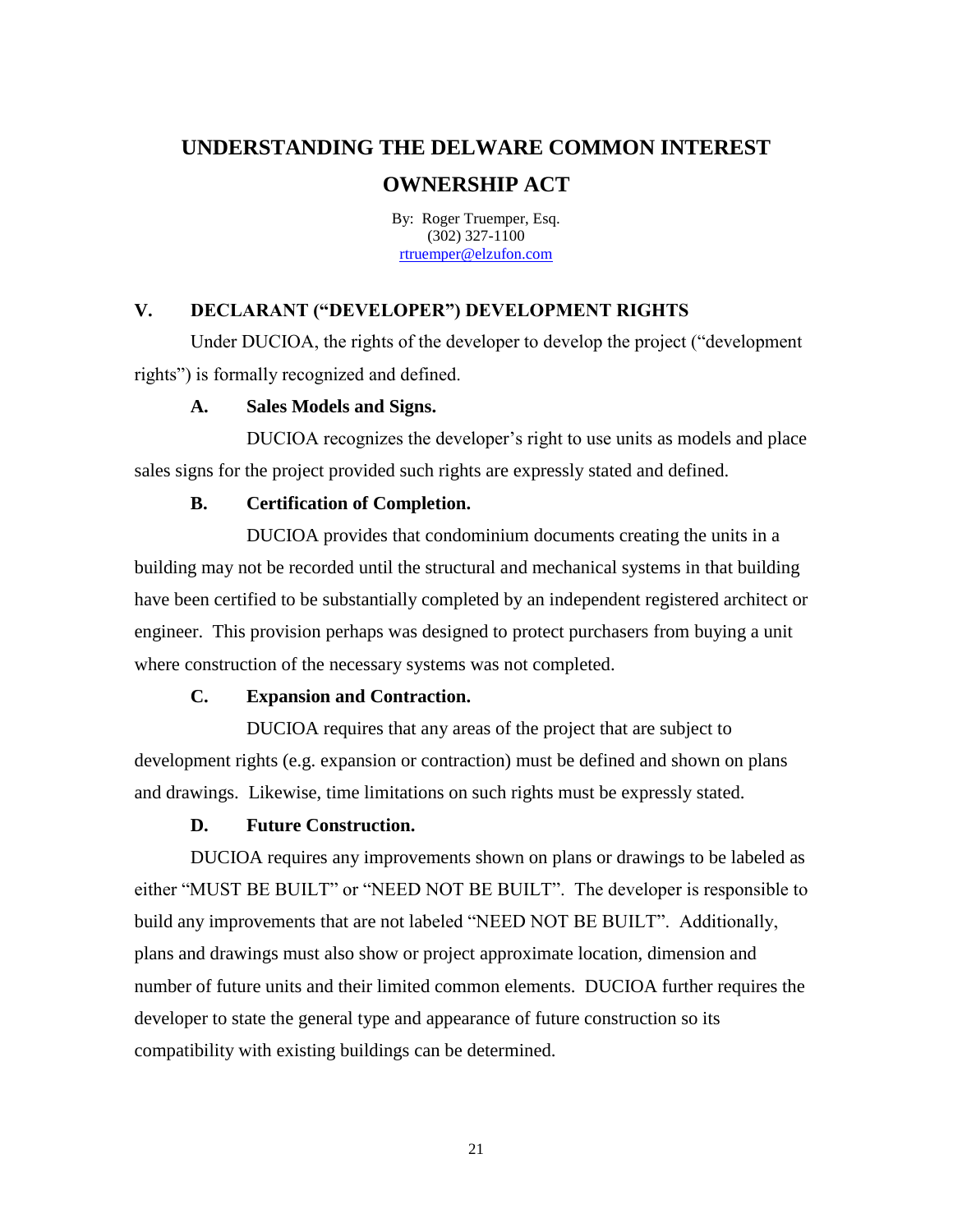# **E. Master Associations and Consolidation.**

DUCIOA allows a developer to create master associations that cover more than one project and allows the consolidation of projections (subject to various constraints).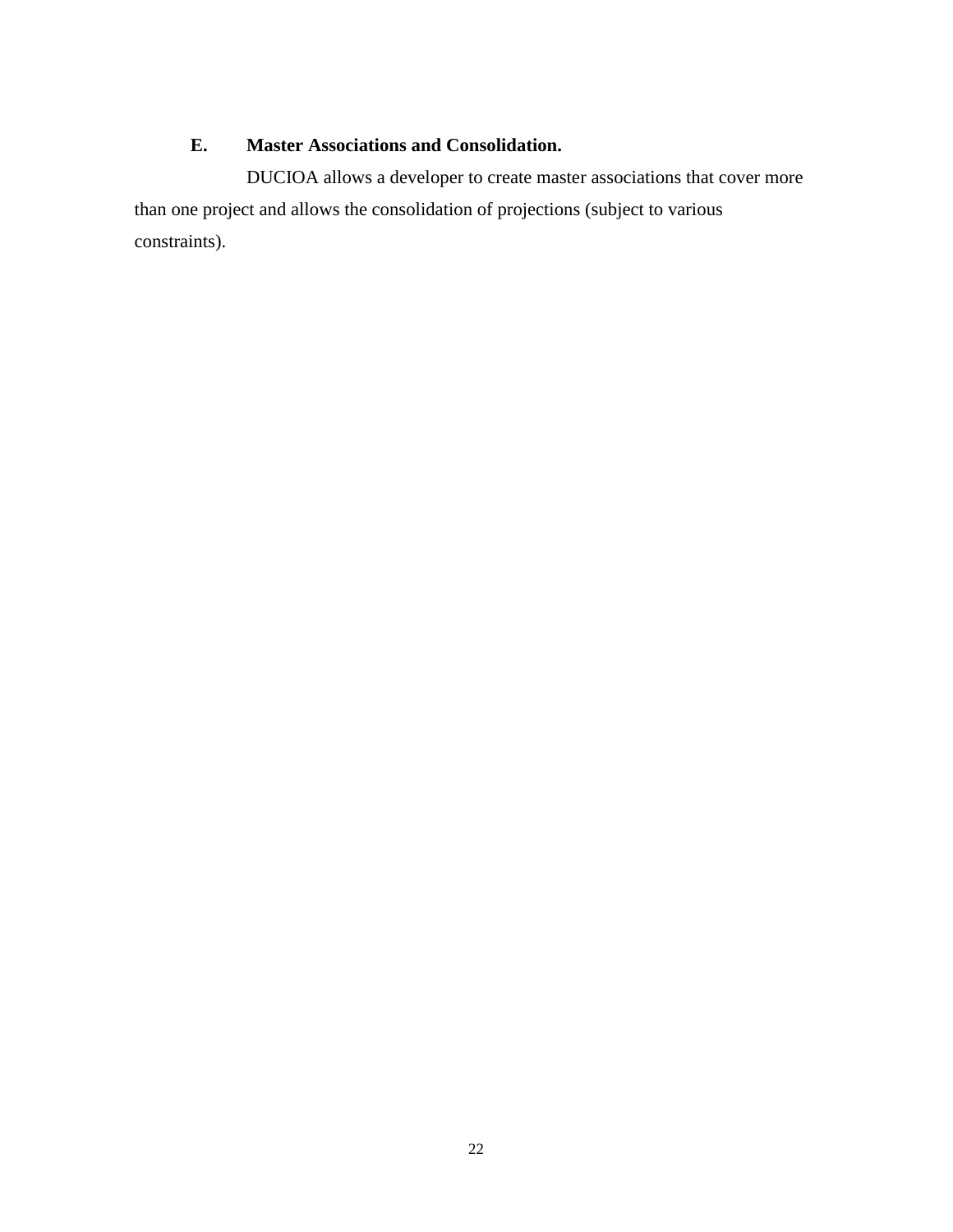By: Roger Truemper, Esq. (302) 327-1100 [rtruemper@elzufon.com](mailto:rtruemper@elzufon.com)

#### **VI. CREATION, AMENDMENT AND TERMINATION**

While the scope of this seminar does not encompass an in depth discussion regarding the creation, amendment and termination of common interest communities, such topics bear some level of discussion

#### **A. Creation.**

Under DUCIOA it is relatively easy to create a common interest community (be it a condominium, cooperative or planned community). Essentially a common interest community is created through the recording of a declaration with the land records (i.e. the recorder of deeds (§81-201). For cooperatives, there is an additional requirement of conveying the real property to the association. For condominiums, units that are within a building require certification that the structural and mechanical components have been substantially complete before the condominium declaration can be recorded (§81-206(b).

1. Declaration. DUCIOA outlines in some detail what must be included in the declaration create a common interest community. Reference should be made to Section 81-205 for such items. The declaration provisions of DUCIOA are in the nature of default provisions. In other word, if you declaration fails to address an item, DUCIOA has a default provision that would address the issue.

2. Bylaws. The unit owners association must be organized before the date the first unit is conveyed in the common interest community. The organization process includes the adoption of bylaws. Section 81-301 dictates what the bylaws must contain. Again, this aspect of DUCIOA has default provisions that would apply in the event the bylaws fail to address an issue.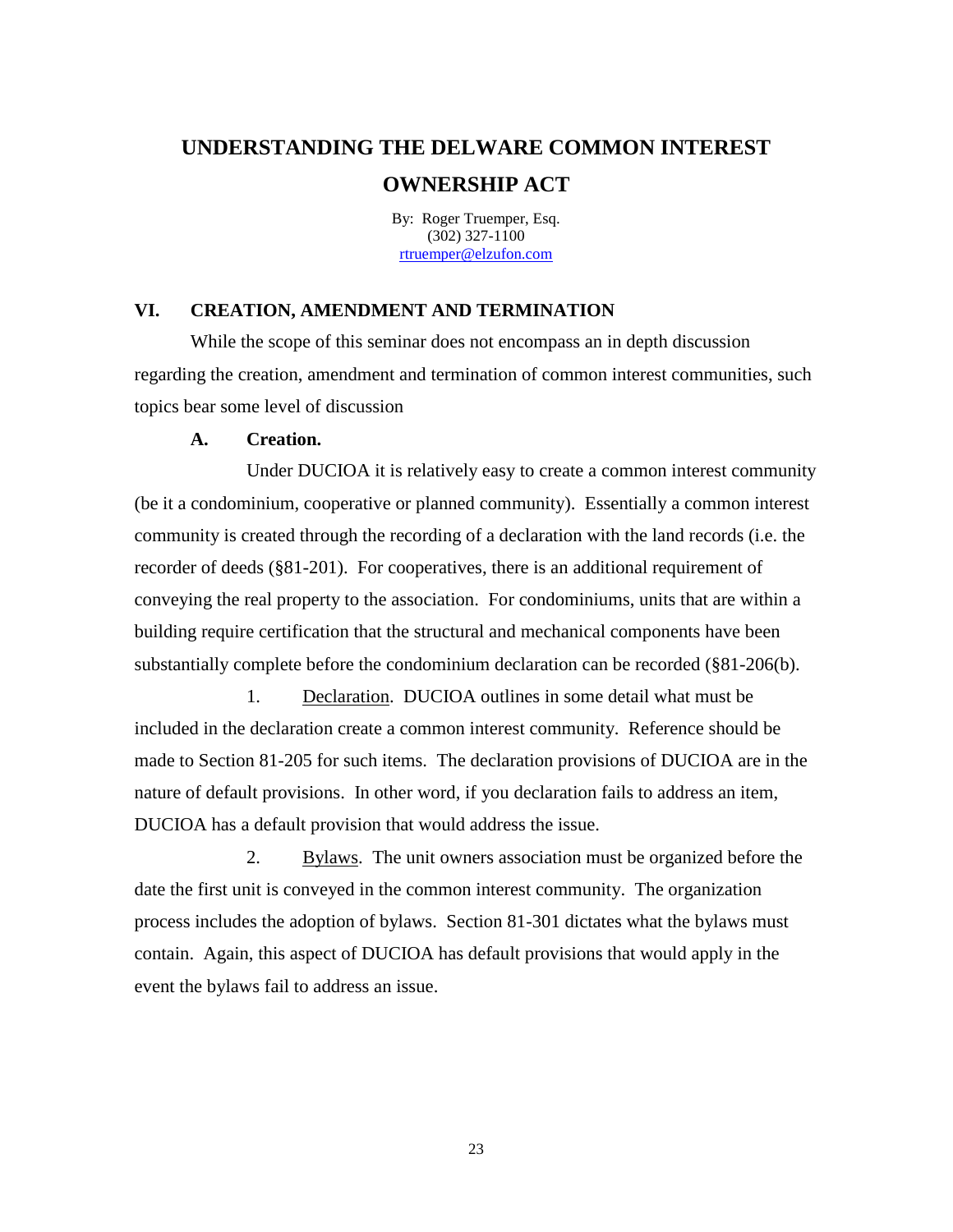#### **B. Amendment.**

Section 81-217 of DUCIOA sets forth in detail the process by which the declaration can be amended by either the association, declarant, secured lenders or the executive board.

# **C. Termination of Community.**

Under DUCIOA, a common interest community can be terminated only by agreement of the unit owners holding at least 80% of the votes in the association. DUCIOA contains provisions that allow for the termination of the common interest community in the event of casualty where the units have been destroyed or rendered uninhabitable. In addition, the taking of all units in the common interest community by eminent domain can terminate the community without any consent or vote of the unit owners.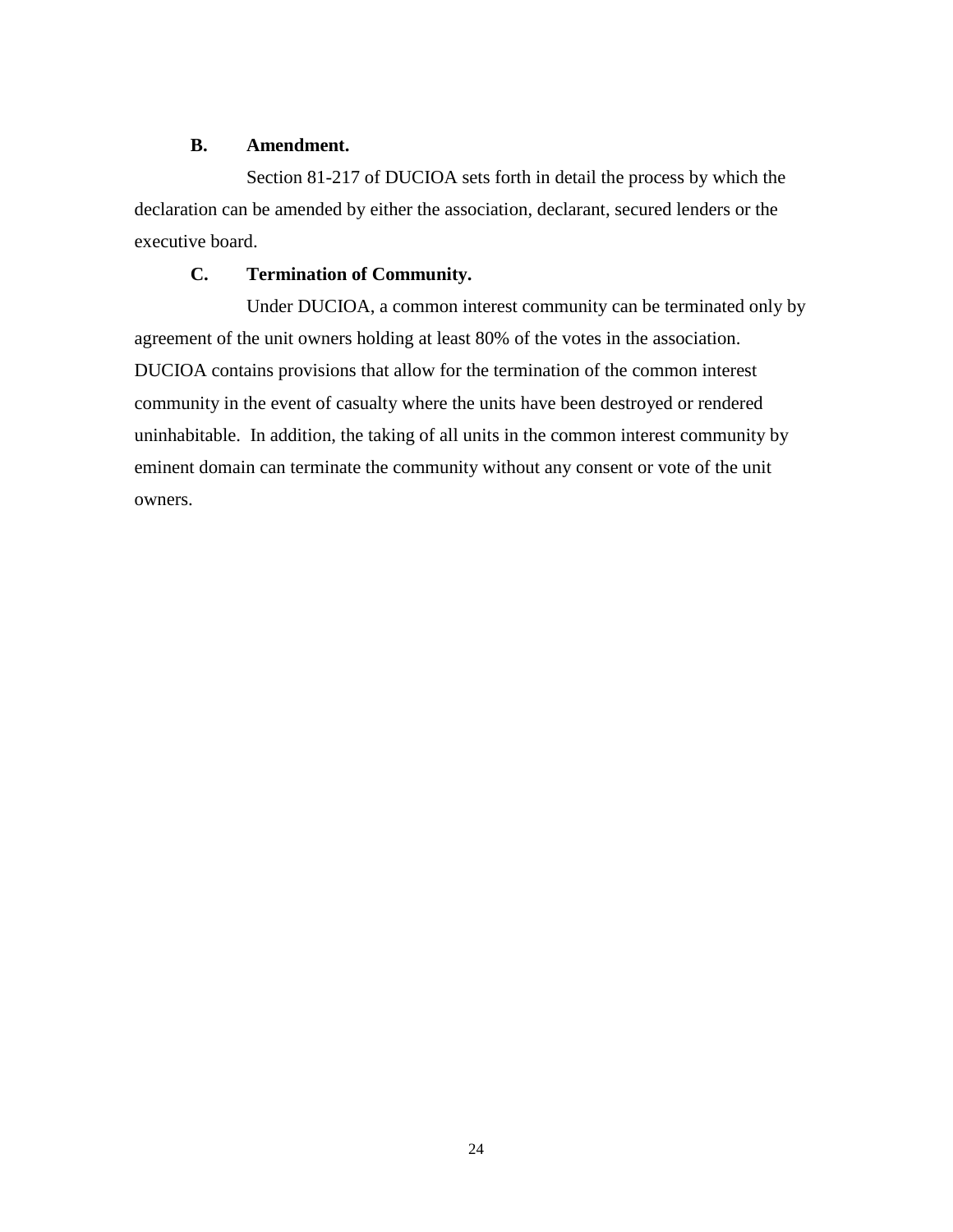By: Roger Truemper, Esq. (302) 327-1100 [rtruemper@elzufon.com](mailto:rtruemper@elzufon.com)

# **VII. GOVERNANCE BY UNIT OWNERS**

Once the developer has transferred control of the association to the unit owners, DUCIOA has extensive provisions dealing with the governance of the association by the unit owners.

#### **A. Organization of Association.**

An association for a condominium, cooperative or other planned community may be organized as a profit or nonprofit unincorporated association, corporation, trust, limited liability company or other lawful form of legal entity. (§81-301).

# **B. DUCIOA Governance Provisions That Apply to Preexisting**

#### **Communities.**

Except as provided in Section 81-120 (exception for small preexisting cooperatives and planned communities of 20 units or less or where the annual common expense dues do not exceed \$500) and with the exception of continuing care communities under Section 81-124, the following governance provisions apply to all other common interest communities approved or in existence prior to September 30, 2009.

- 1. Separate Title and Tax Parcels (§81-105).
- 2. Applicability of Local Laws (§81-106).
- 3 Eminent Domain (§81-107).
- 4. Rules of Construction of Government Documents (§81-203).
- 5. Description of Units (§81-204).
- 6. Merger or Consolidation of Common Interest Communities (§81- 221).
- 7. Organization of the Association (§81-301).
- 8. (a) Powers of the Association  $(\frac{881-302(a)}{1})$  through (6) and (11) through (17)).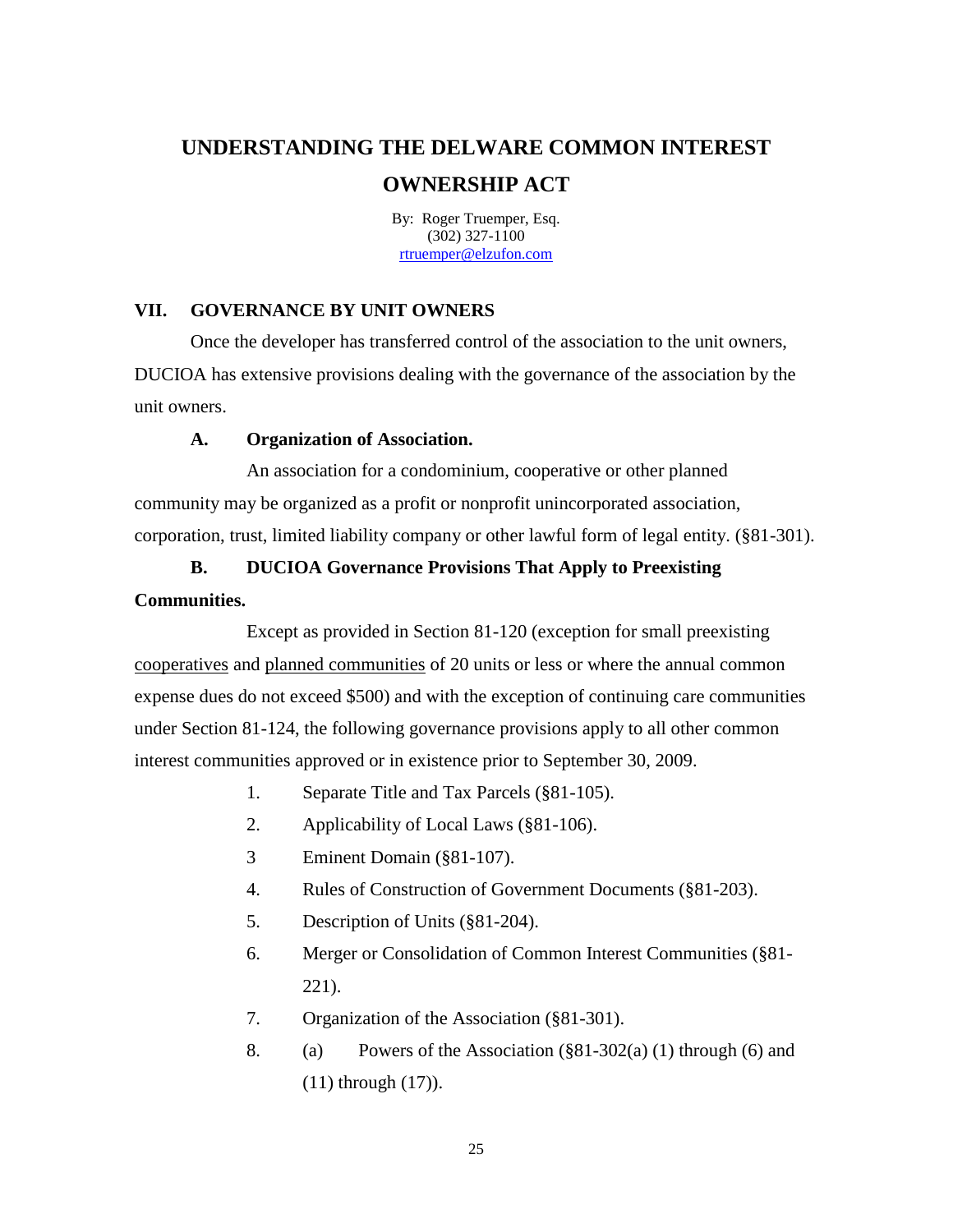(b) Judgment of the Executive Board in Taking Legal Action  $(\$81-302(f)-(g)).$ 

- 9. Executive Board and Officers (§81-303).
- 10. Upkeep of the Community (§81-307(a)).
- 11. Quorum of a Meeting of the Association (§81-309(a)).
- 12. Tort and Contract Liability (§81-311).
- 13. Assessment for Common Expenses (§81-315).
- 14. Liens for Assessments (§81-316).
- 15. Association Records (§81-318).
- 16. Litigation Involving Declarant (§81-321).
- 17. Notices (§81-322).
- 18. Removal of Members of Executive Board (§81-323).
- 19. Adoption of Budget (§81-324).
- 20. Resale Certification/Disclosure on Resale of Units (§81-409).
- 21. Remedies and Attorneys' Fees (§81-417).

# **C. Repair and Replacement Reserve.**

1. Applicability. All residential condominiums existing or approved before September 30, 2009 have the obligation to assess as part of associations' dues a line item for repair and replacement reserve. There is no exception for small preexisting condominiums (e.g. 20 units or less or where annual association dues does not exceed \$500). For residential condominiums created after September 30, 2009, there is an exception for such small condominiums (e.g. 20 units or less-no dues limit).

Small preexisting cooperatives (20 units or less or where annual dues does not exceed \$500) are not required to comply with the repair and replacement reserve requirements of DUCIOA. Likewise, small cooperatives created after September 30, 2009 (20 units or less-no dues limit) do not need to comply with the repair and replacement reserve requirements of DUCIOA. Otherwise, all cooperatives must comply with the repair and replacement reserve requirements of DUCIOA.

Planned communities are not required to maintain a repair and replacement reserve.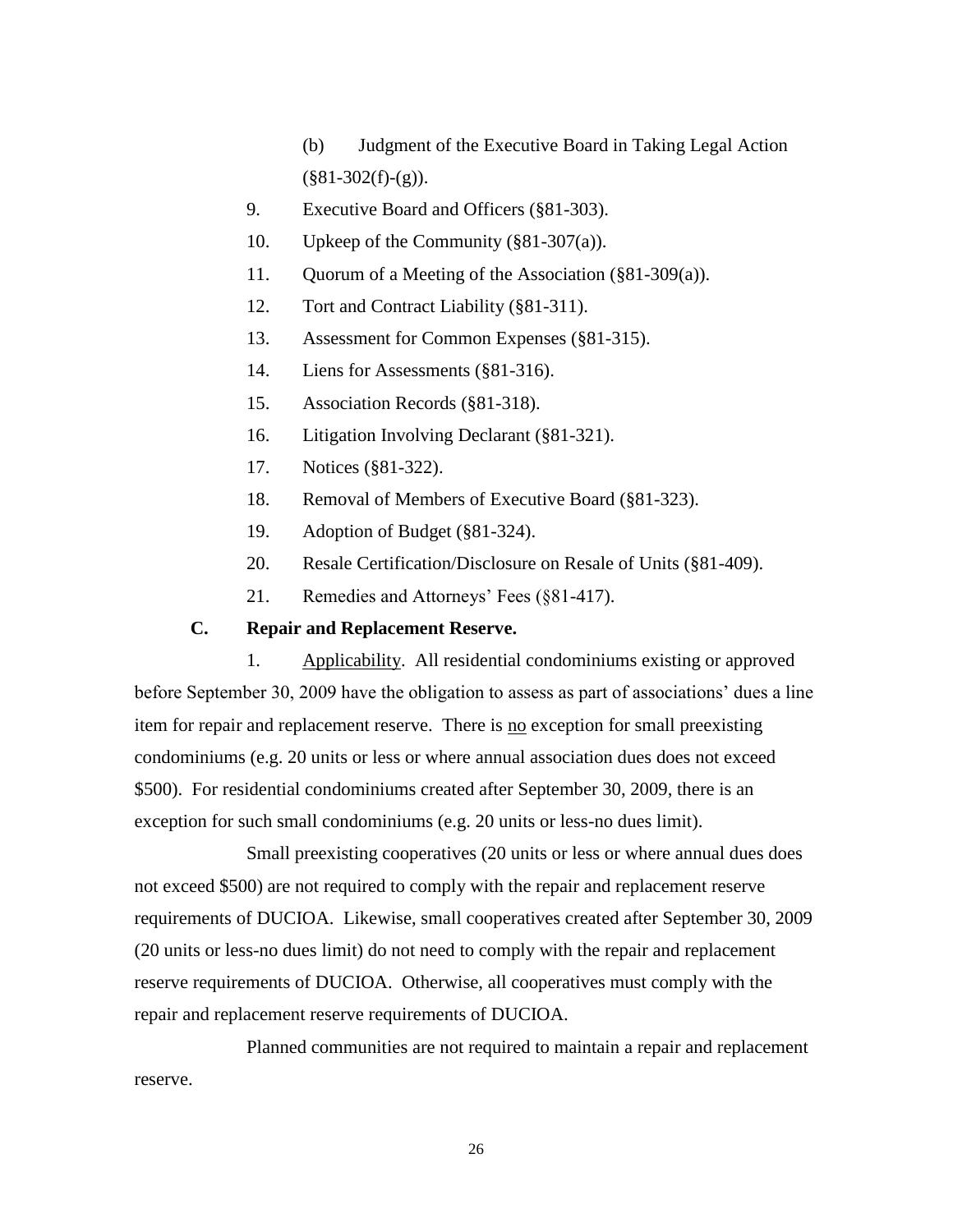2. Reserve Study. The amount to be placed in the repair and replacement reserve is determined by a reserve study  $(\frac{881-315(a)(2)}{2})$  and UPA§2211). The reserve study is an analysis by one or more independent engineering, architectural, or construction contractor or other qualified person, performed or updated within the last 5 years, of the remaining useful life and estimated cost to replace each separate system and component of the common elements. (§81-103(40) and UPA§2202(17)). The purpose of the reserve study is to enable the Executive Board of the condominium or cooperative to determine the amount necessary to fully fund the repair and replacement reserve. (§81- 103(40) and UPA§2202(17)). A fully funded repair and replacement reserve is one where projecting out 20 years, without the necessity to borrow funds, the annual budget reserve will meet the projected costs for repair and replacement of common elements. (§81-103(23) and UPA§2202(19)).

Section 2245 of the Unit Property Act provides for phase in provisions for condominiums still governed by that act. HB 475 (effective August 12, 2010) extended the number of years for a condominium that existed before DUCIOA to have a fully funded Repair and Replacement Reserve (the 8 year phase-in use to be only 3 years; the 6 year phase-in use to be only 2; and the 5 year phase-in use to be only 1 year). 5

Regardless of the reserve study requirements, DUCIOA (and UPA)) sets minimum requirements for funding the repair and replacement reserve, based on a

l

<sup>5</sup> "§ 2245. Compliance phase-in [Effective Sept. 30, 2009-Amendment effective August 12, 2010]

Anything in this title to the contrary notwithstanding, if the amount held by a condominium in its repair and replacement reserve as of October 1, 2009, in lieu thereof,

<sup>(1)</sup> Constitutes less than 25% of the level of funding required for a fully funded reserve as defined in § 2202(19) of this title, then the council shall have 8 years to make the repair and replacement reserve fully funded (as defined in § 2202(19) of this title);

<sup>(2)</sup> Constitutes 25% or more, but less than 50%, of the level defined as fully funded, then the council shall have 6 years to make the repair and replacement reserve fully funded (as defined in § 2202(19) of this title); or

<sup>(3)</sup> Constitutes 50% or more, but less than 70%, of the level defined as fully funded, then the council shall have 5 years to make the repair and replacement reserve fully funded (as defined in § 2202(19) of this title)."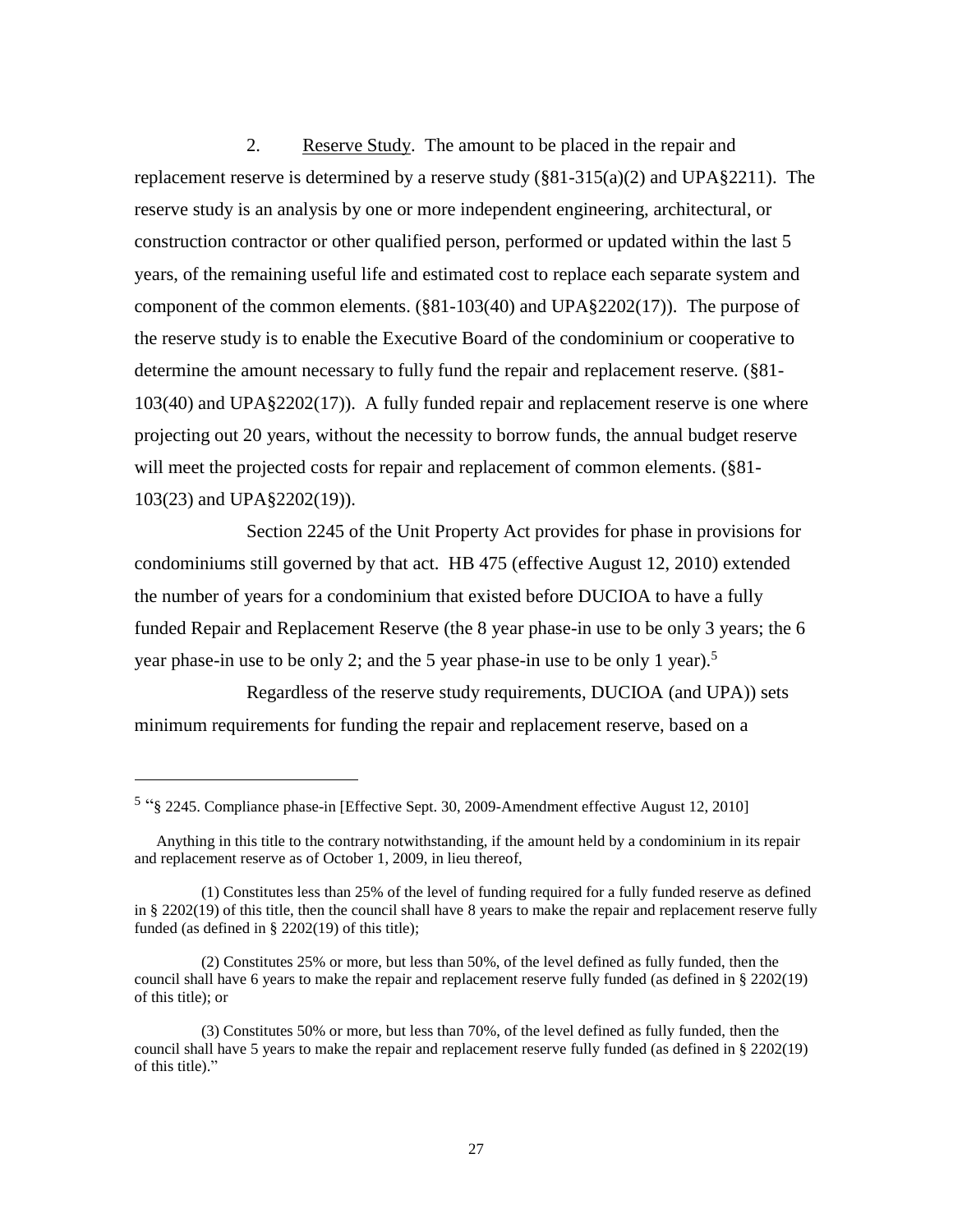percentage of the budget and the number of the below noted common element components of the community.  $(\frac{881-315(a)}{2})$  and UPA $\frac{2244}{2}$ .

(i) 1 or more hallways.

(ii) 1 or more stairwells.

(iii) 1 or more management or administrative office.

(iv) 1 or more roofs.

(v) 1 or more windows.

(vi) 1 or more exterior walls.

(vii) 1 or more elevators.

(ix) 1 or more HVAC systems.

(x) 1 or more swimming pools.

(xi) 1 or more club houses.

(xii) 1 or more parking garages.

(xiii) 1 or more docks.

Four or more of the above components requires a minimum of 15% of the budget. Three or more of the above components requires a minimum of 10% of the budget, Two or fewer would require a minimum of 5% of the budget.

3. Effects of noncompliance. DUCIOA does not note any specific penalties for not obtaining a reserve study and not maintaining appropriate levels of money in the repair and replacement reserve. Potentially the condominium council or executive board could be sued by the unit owners to force compliance. In addition, when units are marketed for resale, the failure to perform a reserve study and maintain adequate levels in the repair and replacement reserve would be disclosed.

4. Distinct Account. Money set-aside for repair and replacement reserve must be kept a separate and distinct account. It is not to be used for other budget short falls or other expenditures addressed by a contingency reserve.

#### **D. Budget Adoption.**

Sections  $81-302(a)(2)$  requires the association to adopt and amend budgets pursuant to the steps outlined in Section 81-324. Section 81-324 sets forth a mandatory step-by-step process of notices and meetings for budget approval.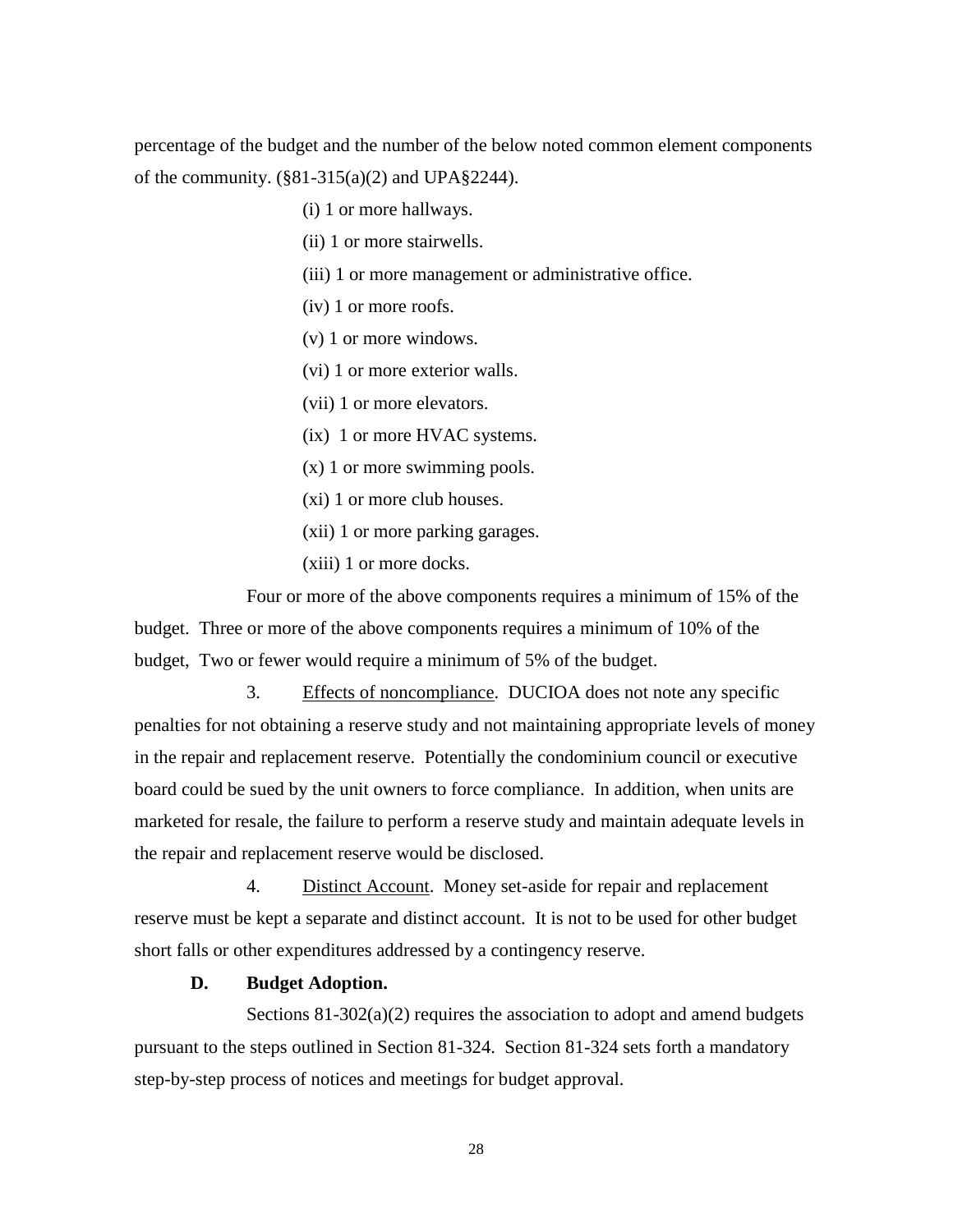#### **E. Association Meeting Quorum.**

The association meeting quorum requirements are set forth in Section 81- 309. Generally 20 percent.

#### **F. Liens for Assessments.**

Section 81-316 provides for a six-month lien preference for unpaid assessments.

# **G. Association Records.**

Section 81-318 lists the records that the association must maintain. Section 81-318 (c) lists the records that may be withheld from inspection and copying. Section 81- 318(e) provides for association's right to charge for reimbursement of the actual cost of copying.

# **H. Audit.**

Section 81-306(a)(6) requires condominiums and cooperatives with more than 50 units to have their financial records audited by an independent certified public accountant at least every three (3) years. For each intervening year a review of such financial records is required to be performed by an independent accountant (which need not be a CPA). A condominium or cooperative of fewer than 100 units may by a duly adopted resolution elect to have the audit requirement satisfied by a review in lieu of an audit. Again such review would need to be performed by an independent accountant (which need not be a CPA). Section 81-306 is not one of the 21 Sections of DUCIOA deemed to apply to preexisting common interest communities under Section 81-119. Likewise, the Unit Property Act does not contain an audit provision.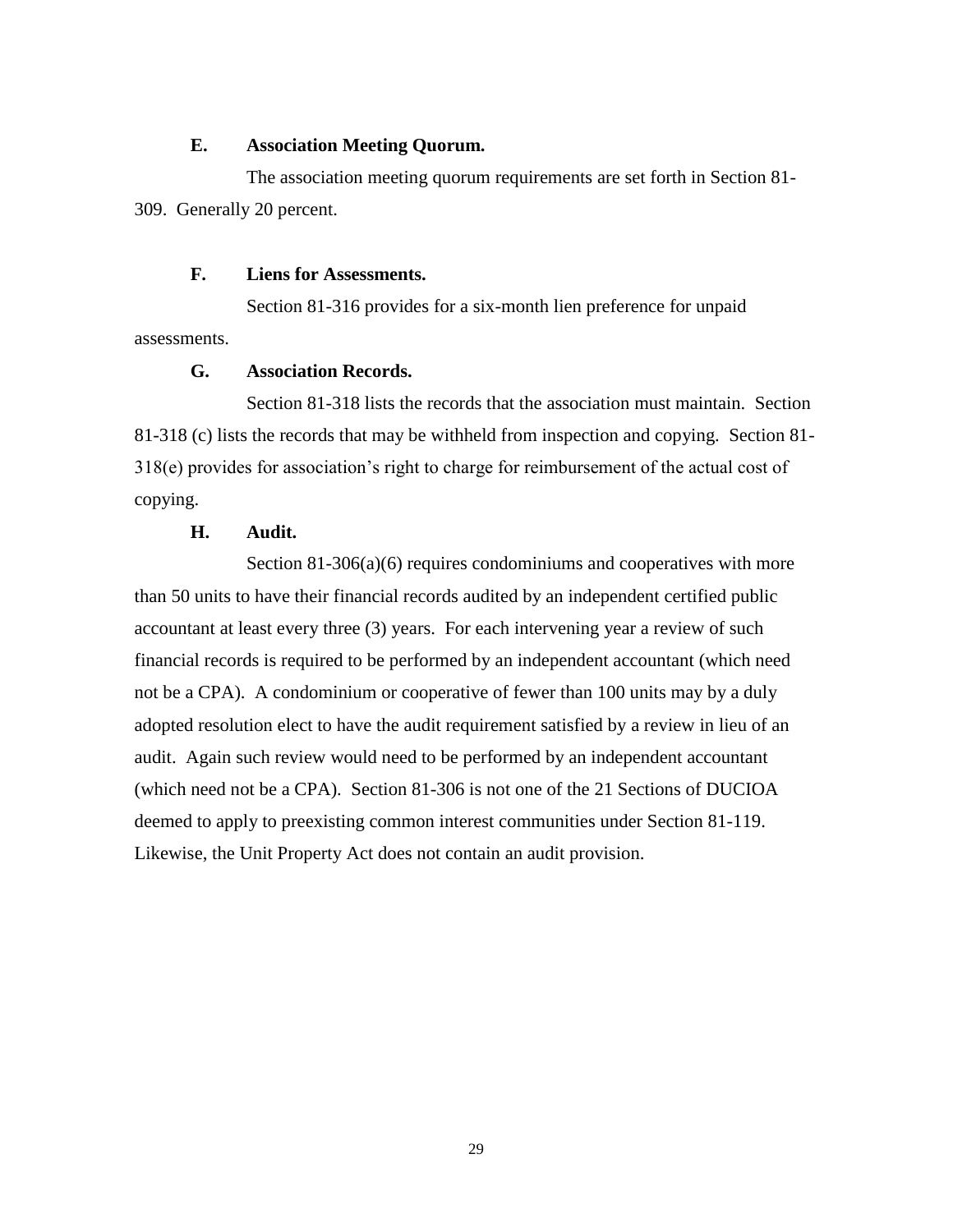# **RESALE CERTIFICATE OF \_\_\_\_\_\_\_\_\_\_\_\_ [CONDOMINIUM] [HOMEOWNERS] ASSOCIATION**

Name of Owner(s): \_\_\_\_\_\_\_\_\_\_\_\_\_\_\_\_\_\_\_\_\_\_\_\_\_\_\_\_\_

Unit Address or Tax Parcel No.: (the "Unit")

Name of Association: <u>\_\_\_\_\_\_\_\_\_\_\_\_\_\_\_\_\_\_\_\_\_\_\_\_\_\_\_\_\_\_\_\_\_\_</u> (the "Association")

Section 81-409 of Title 25 of the Delaware Code requires that the Association provide the owner of the Unit with a certificate necessary to enable the Owner to comply with the requirements of Section 81-409 for the sale of the Unit.

- 1. Attached to this Certificate (if checked) is a copy of each of the following documents:
	- a. **Exercise Recorded declaration(s) creating common interest community and** all amendments
	- b. **Example 3** Bylaws for conduct of the Association
	- c. \_\_ Rules of the Association and all amendments
	- d. \_\_ Current operating budget of the Association
	- e. \_\_ The Association's most recent regularly prepared balance sheet and income statement
	- f. \_\_ Any accountant's report on any Association balance sheet and income and expense statement, if unaudited
	- g.  $\Box$  Copies of the minutes for the Association's executive board or council meetings for the preceding six months or, if more, for the most recent meeting
	- h.  $\Box$  If Unit is in a condominium or cooperative and if otherwise applicable, the most recent report of auditors on the Association's balance sheet and income and expense statement
	- i. If Unit is in a condominium or cooperative, the most recent reserve study
	- j.  $\blacksquare$  If Unit is in a cooperative, a statement by the Association's accountant, if such statement was prepared, as to the deductibility for federal income tax purposes by the unit owner of real estate taxes and interest paid by the Association
- 2. The Association is to state the effect on the proposed disposition of any right of first refusal or other restraint on the free alienability of the Unit now held by the Association: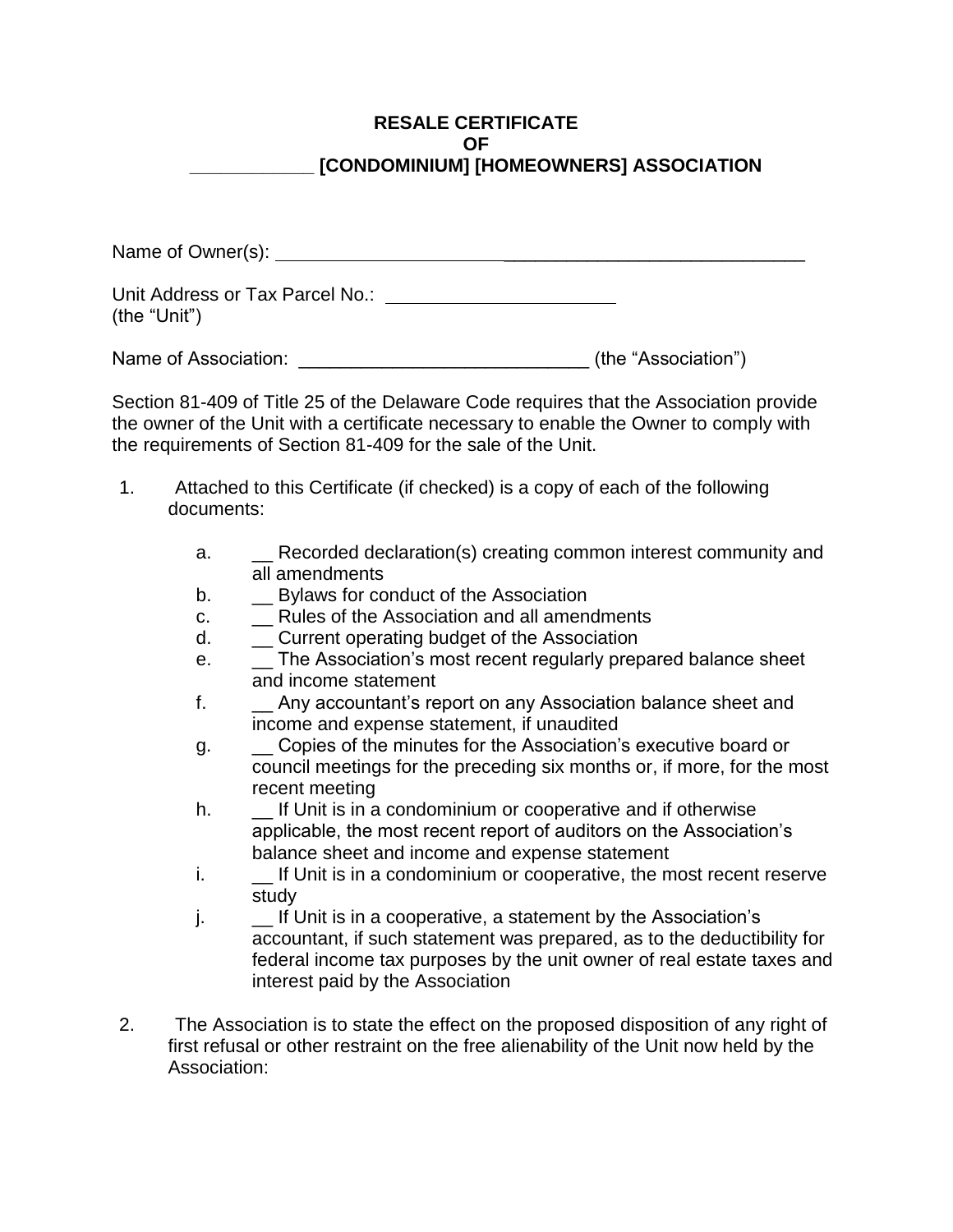Association has no such rights Association has such rights, the effect of which is described as follows:

\_\_\_\_\_\_\_\_\_\_\_\_\_\_\_\_\_\_\_\_\_\_\_\_\_\_\_\_\_\_\_\_\_\_\_\_\_\_\_\_\_\_\_\_\_\_\_\_\_\_\_\_\_\_\_\_\_\_\_\_\_\_\_

3. The current common expense assessment is \$\_\_\_\_\_\_\_\_\_\_**\***

| per year    |
|-------------|
| per quarter |
| per month   |

\*Please contact the Association for the status of the assessments at the time of

settlement.

- 4. The amount of any unpaid common expense or special assessment currently due and payable from the selling Unit owner to the Association is \$
- 5. Any other association fees payable by the owner of the Unit:

| None |     |  |
|------|-----|--|
|      | t∩r |  |

6. Capital expenditures approved by the Association for the current and succeeding fiscal years, including the amount of such capital expenditures to be taken from the repair and replacement reserve:

 $\Box$  None

□ Current Fiscal Year: \$<br>
□ Current Fiscal Year: \$<br>
□ Current Fiscal Year: \$<br>
□ total capital expenditures, of which \$\_\_\_\_\_\_\_\_\_\_\_\_\_\_\_\_ is to be taken from the repair and replacement reserve.

Succeeding Fiscal Year: \$\_\_\_\_\_\_\_\_\_\_ total capital expenditures, of which (if determined) \$\_\_\_\_\_\_\_\_\_\_ is to be taken from the repair and replacement reserve.

7. Unsatisfied judgments against the Association:

| None                                                                       |
|----------------------------------------------------------------------------|
| The following judgments have been entered against the Association and have |
| not been                                                                   |
| satisfied:                                                                 |

\_\_\_\_\_\_\_\_\_\_\_\_\_\_\_\_\_\_\_\_\_\_\_\_\_\_\_\_\_\_\_\_\_\_\_\_\_\_\_\_\_\_\_\_\_\_\_\_\_\_\_\_\_\_\_\_\_\_\_\_\_\_\_\_ \_\_\_\_\_\_\_\_\_\_\_\_\_\_\_\_\_\_\_\_\_\_\_\_\_\_\_\_\_\_\_\_\_\_\_\_\_\_\_\_\_\_\_\_\_\_\_\_\_\_\_\_\_\_\_\_\_\_\_\_\_\_\_\_

| <b>Judgment Holder</b> | Court | Case No. | Date Entered |
|------------------------|-------|----------|--------------|
| Amount                 |       |          |              |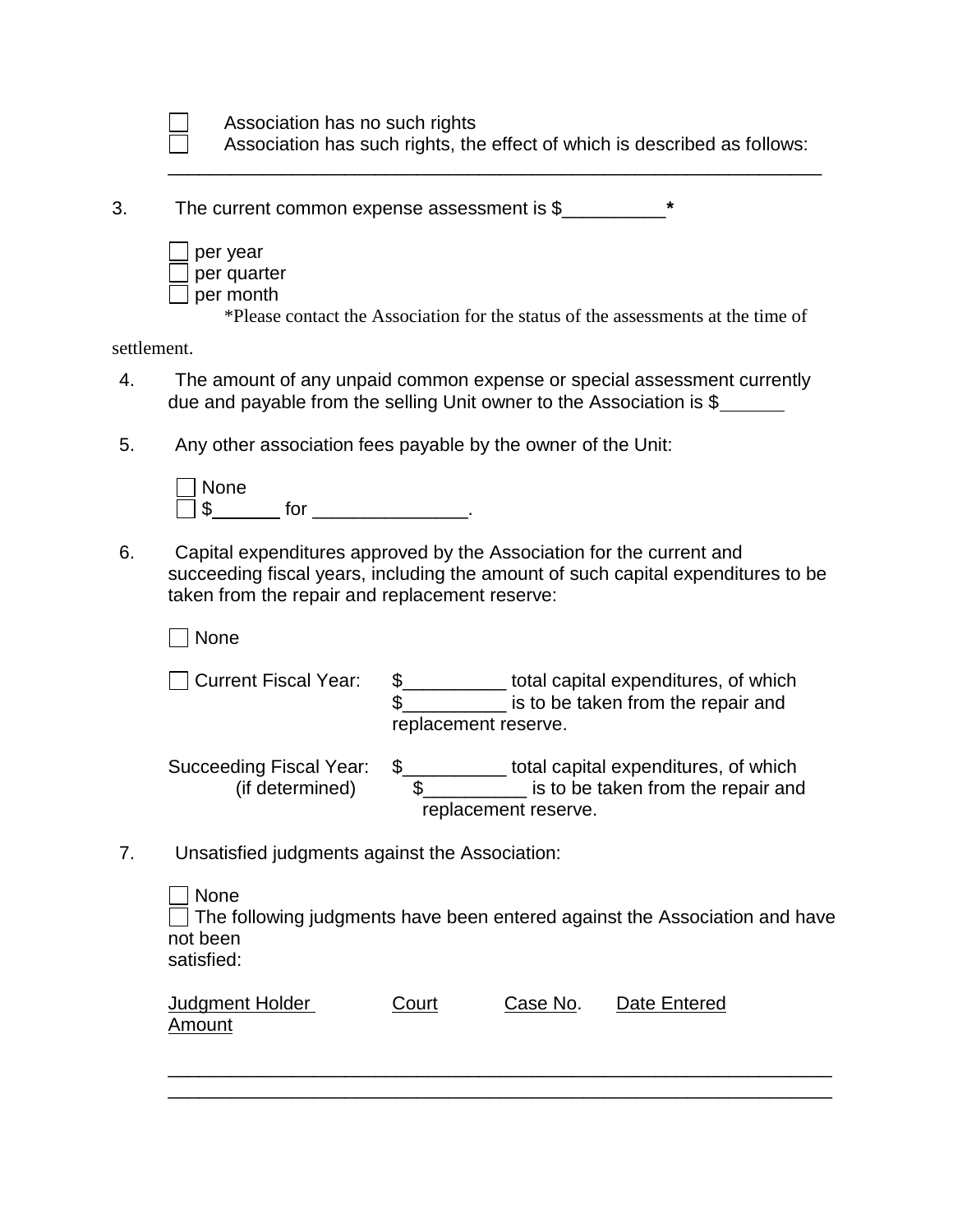8. The status of any pending suits in which the Association is a defendant:

|      | To obtain a certificate of insurance coverage provided for the benefit of unit<br>owners, contact                                                                                                                              |  |  |
|------|--------------------------------------------------------------------------------------------------------------------------------------------------------------------------------------------------------------------------------|--|--|
|      | Any pending sale or encumbrance of common elements or facilities by the<br>Association:                                                                                                                                        |  |  |
| None |                                                                                                                                                                                                                                |  |  |
|      | Pending sale or encumbrance: University of the same state of the state of the state of the state of the state of the state of the state of the state of the state of the state of the state of the state of the state of the s |  |  |
|      |                                                                                                                                                                                                                                |  |  |
|      | For condominium or cooperative communities, the following additional<br>information must be provided:                                                                                                                          |  |  |
| a.   | The current number of unit owners delinguent in the payment of<br>common expense assessments is _________ and the aggregate<br>amount of such delinquency is \$                                                                |  |  |

c. The Association's executive board

| has not

been given or received written notice that any existing uses, occupancies, alterations, or improvements in or to the unit or to the limited common elements assigned thereto violate the declaration.

d. The Association's executive board

| I<br>I |
|--------|
|        |

 $\Box$  has not

received written notice from a government agency of any violation of environmental, health, or building codes with respect to the unit, the limited common elements assigned thereto, or any other portion of the common interest community which has not been cured.

e. The common interest community  $\Box$  is established in a fee simple interest (not in a leased interest)